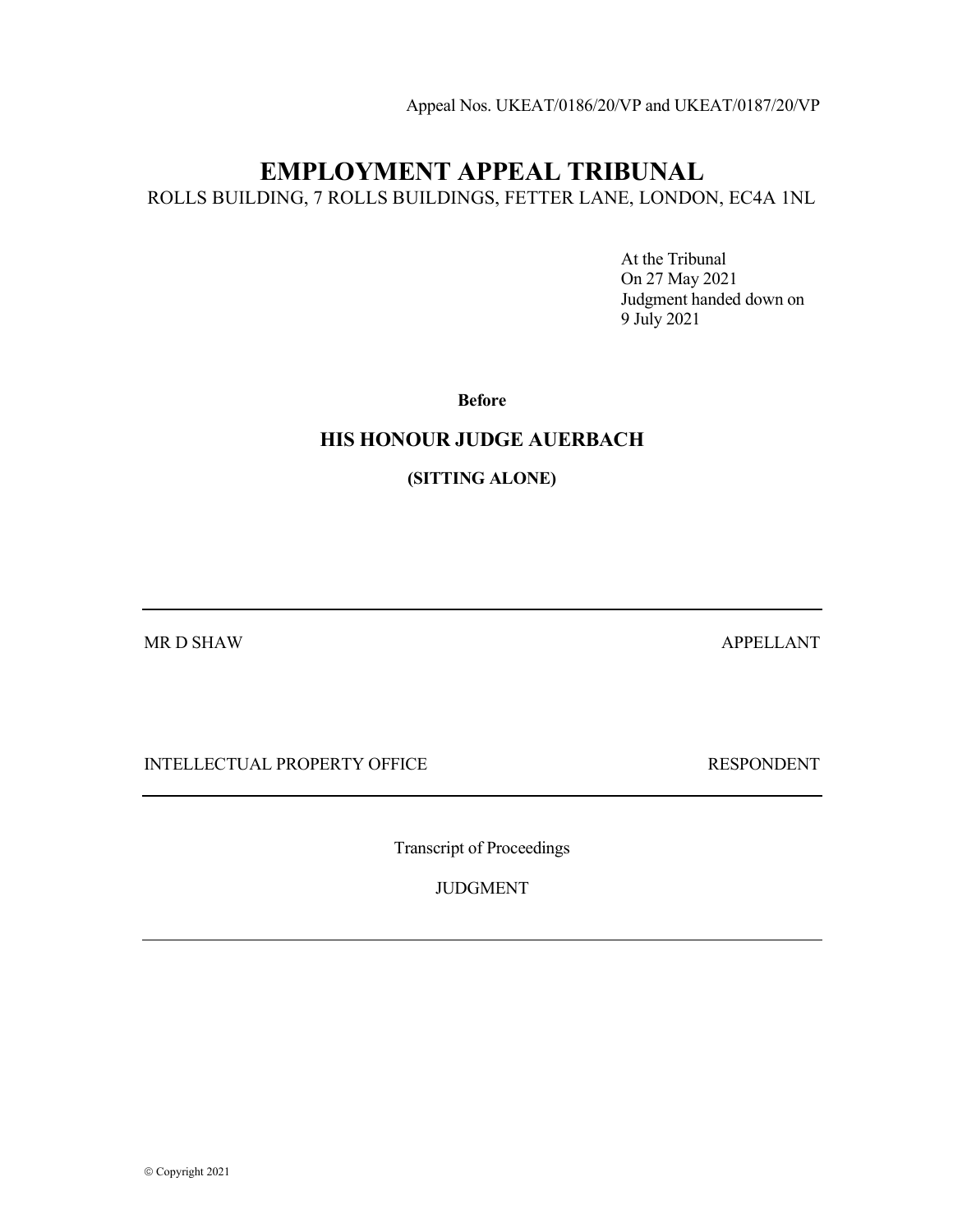# **APPEARANCES**

For the Appellant In Person

For the Respondent MS A JOHNS

(Of Counsel)

Instructed by: Capital Law LLP Capital Building Tyndall Street Cardiff CF10 4AZ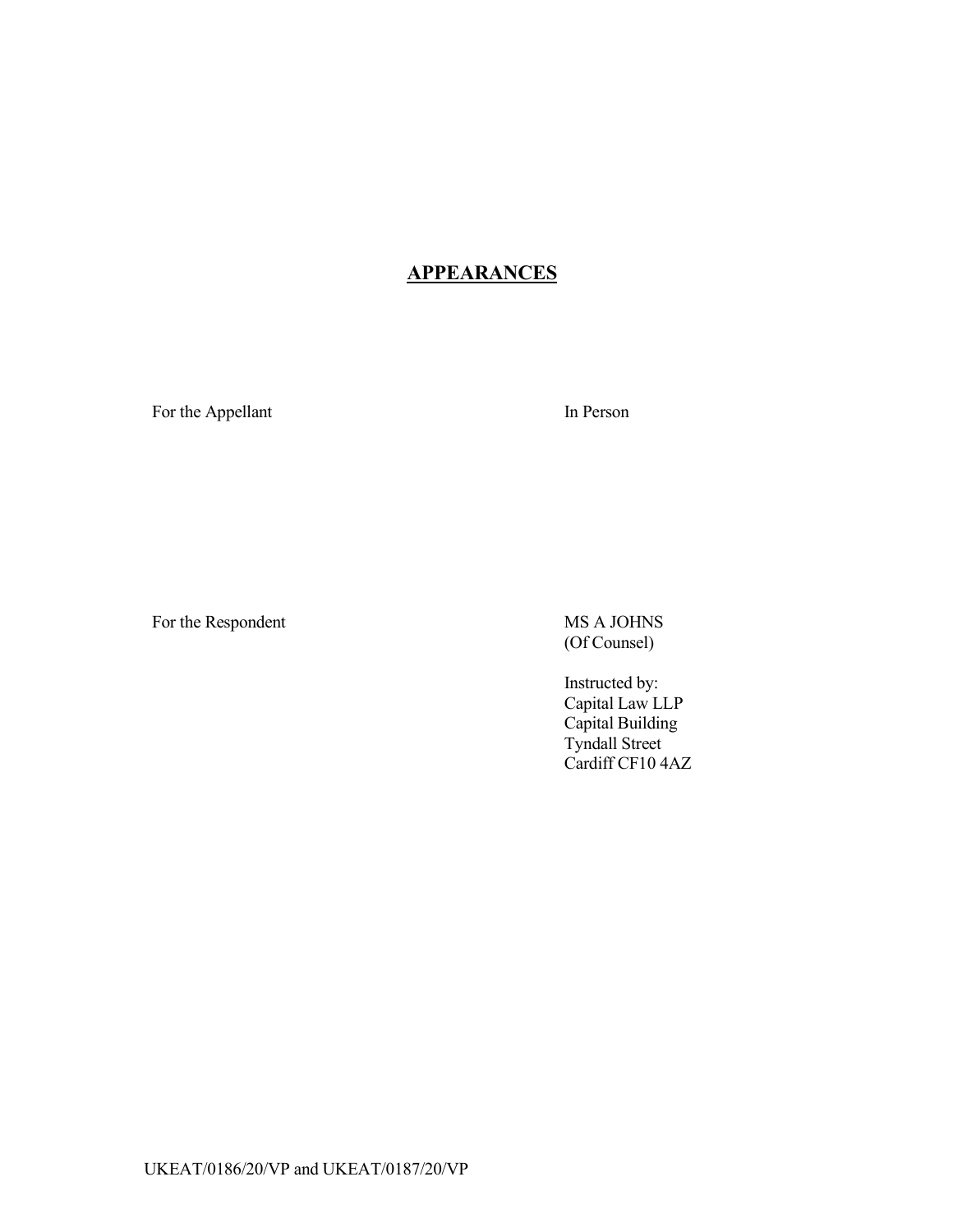### SUMMARY

### PRACTICE AND PROCEDURE

### Reserved judgments and reasons; procedure on reconsideration applications

Following a full merits hearing the Employment Tribunal reserved its decision. In due course it promulgated its reserved judgment dismissing all of the claimant's claims. On a later date it promulgated its reasons for that judgment. The claimant's contention that it was an error of law not to promulgate the reasons at the same time as the judgment failed. While the practice was not to be encouraged, and carried certain dangers, it was not contrary to the rules to promulgate the reasons on a later date.

The claimant also applied for a reconsideration of the Tribunal's decision. The judge concluded that there was no prospect of the original decision being varied or revoked and refused the application on paper. Although the judge's reasons were very brief, they were sufficient.

Prior to reaching that decision, the judge directed that the respondent's comments on the reconsideration application be sought. It is not, generally, appropriate for the Tribunal to do that, when considering an application for reconsideration at the preliminary stage under rule 72(1). There may be particular circumstances in a given case, where it is appropriate to seek some specific information or input from the other party at the preliminary stage. But any such request, in such a case, should be tailored to those particular circumstances. In this case, the judge ought not to have made a generalised request for the respondent's comments. However, a separate ground of appeal, challenging the refusal of the reconsideration application on its merits, had been dismissed at a rule 3(10) hearing; and the refusal could not now be reopened.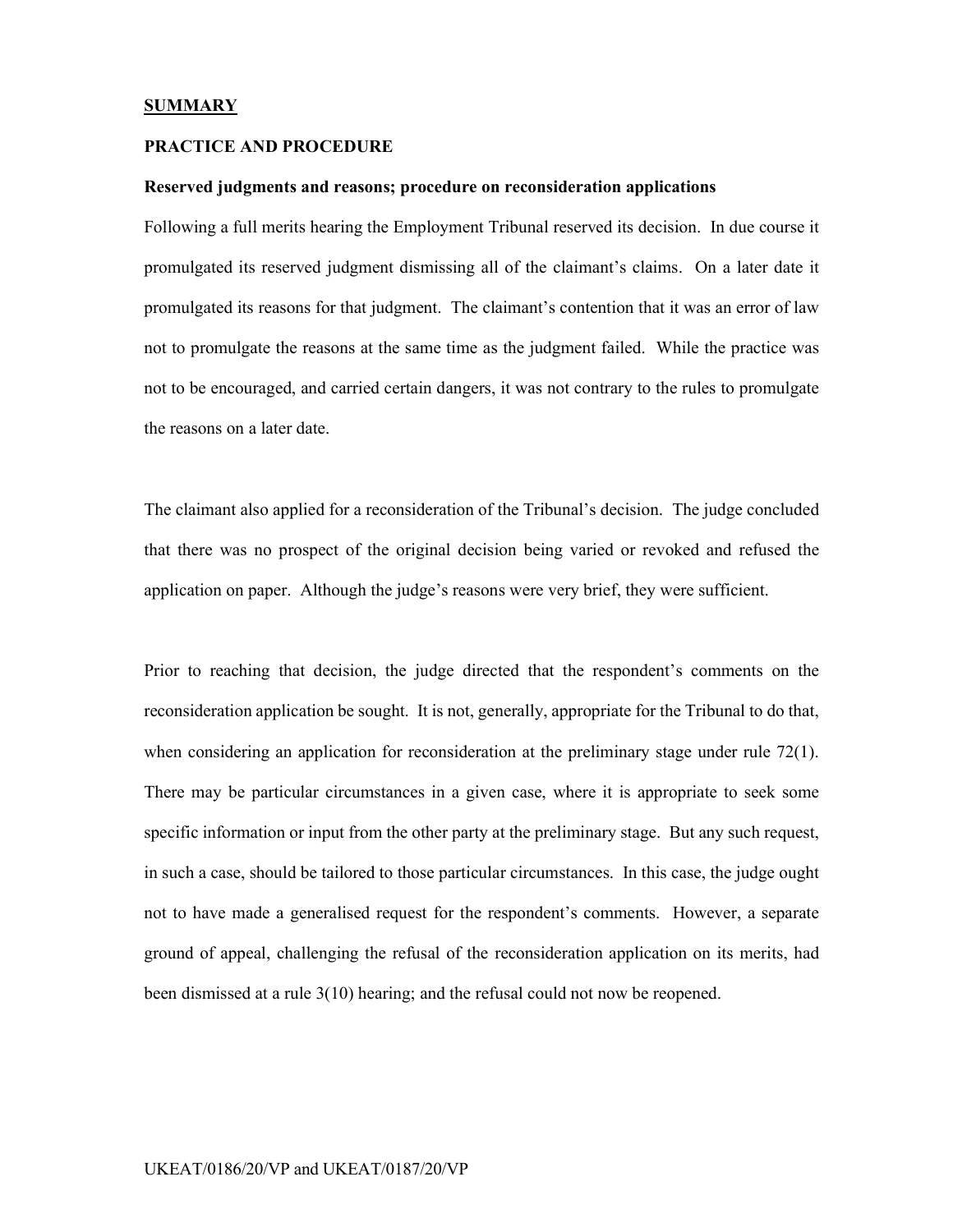A

B

# HIS HONOUR JUDGE AUERBACH

# Introduction – the Litigation in the Employment Tribunal and the Appeals

1. I shall refer to the parties as they were in the Employment Tribunal ("the Tribunal"), as claimant and respondent. The claimant joined the respondent on 1 September 2014 as an Associate Patent Examiner. On 18 November 2016 he resigned. Thereafter he presented a claim to the Tribunal containing multiple complaints.

C

D

E

F

G

2. Complaints of unfair dismissal, unlawful deduction from wages and disability discrimination in due course came to a full merits hearing. The disability discrimination complaints were of direct discrimination, discrimination arising from disability, victimisation and failure to comply with the duty of reasonable adjustment.

3. That hearing took place over eight days in April and May 2019 before EJ Gumbiti-Zimuto, Mrs V H Parsons and Mr J Appleton. The claimant was in person. The respondent was represented by counsel. At the end of the hearing the Tribunal reserved its decision. The Tribunal had made a temporary restricted reporting order protecting the identity of the claimant. The claimant also applied for a permanent anonymity order to be made, under rule 50 of the Employment Tribunals Rules of Procedure 2013 ("the 2013 Rules"), anonymising him in the Tribunal's decision. The Tribunal reserved its decision on that application as well. It indicated that it envisaged publishing its decision on the rule 50 application ahead of its substantive decision. It envisaged that that would allow an opportunity for any appeal in that respect to be instituted before the substantive decision was published.

H

4. On 27 August 2019 the Tribunal promulgated a judgment and reasons refusing the claimant's application for an anonymity order under rule 50.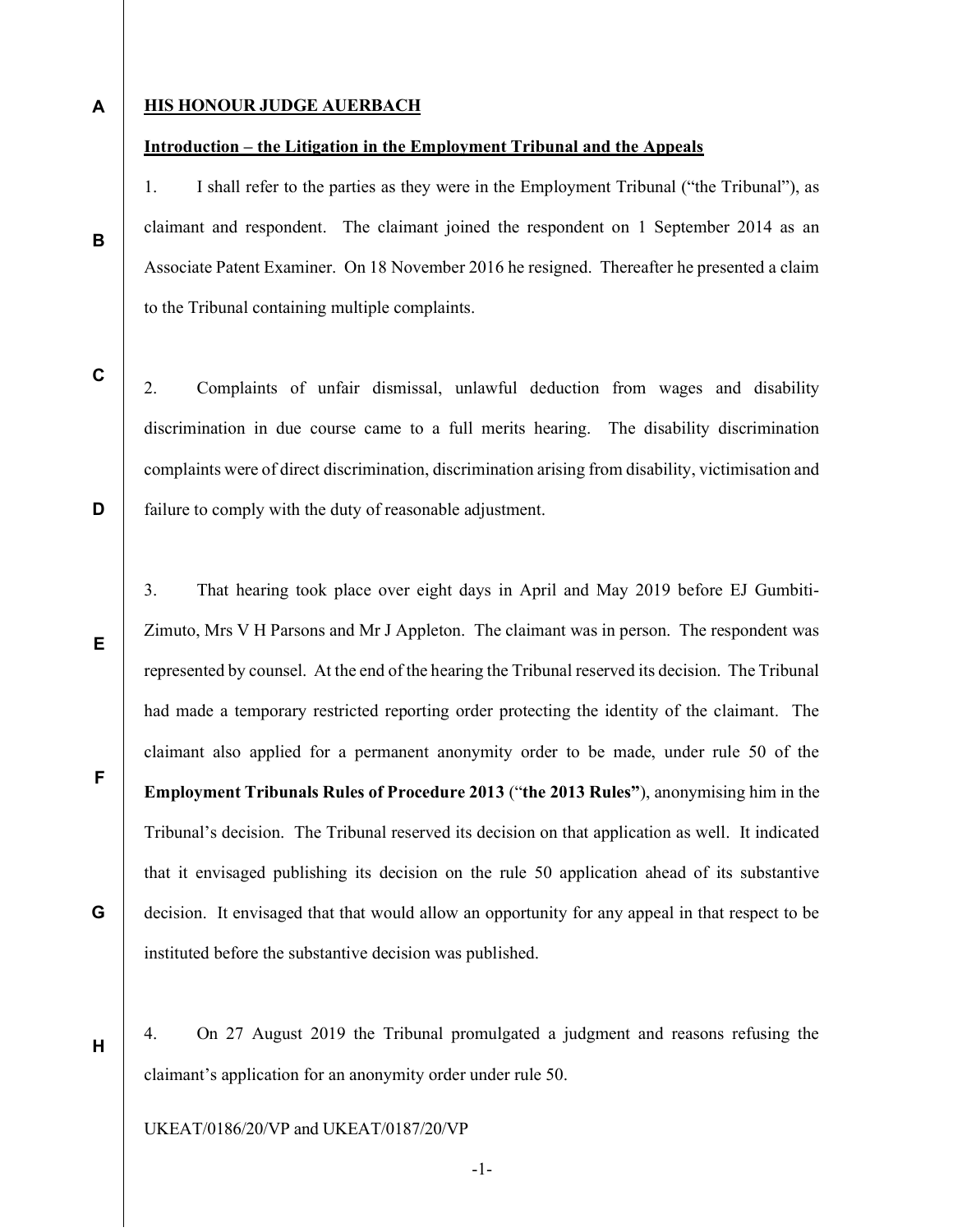A

B

C

5. Also on 27 August 2019 Tribunal promulgated a judgment which read:

"The claimant's complaints are not well founded and are dismissed."

I will call that the liability judgment.

6. On 2 September 2019 the claimant wrote to the Tribunal raising the fact that the liability judgment had been promulgated without reasons, and asserting that this was in breach of rule 62 of the 2013 Rules and amounted to a procedural defect. Having received no reply, he followed up on 16 September, asking for immediate action, failing which, he wrote, he would be forced to issue an appeal.

D

E

F

7. On 30 September 2019 the claimant instituted his first appeal. That was against the liability judgment and against the decision on the rule 50 application.

8. On 9 October 2019 the Tribunal promulgated written reasons for the liability judgment, running to 33 pages.

9. On 21 October 2019 the claimant applied for a reconsideration of the Tribunal's decision dismissing his complaints.

G

10. On 10 November 2019 the claimant sent the EAT a further document containing further grounds of appeal challenging a number of aspects of the written reasons for the liability judgment that had been sent to the parties on 9 October 2019.

H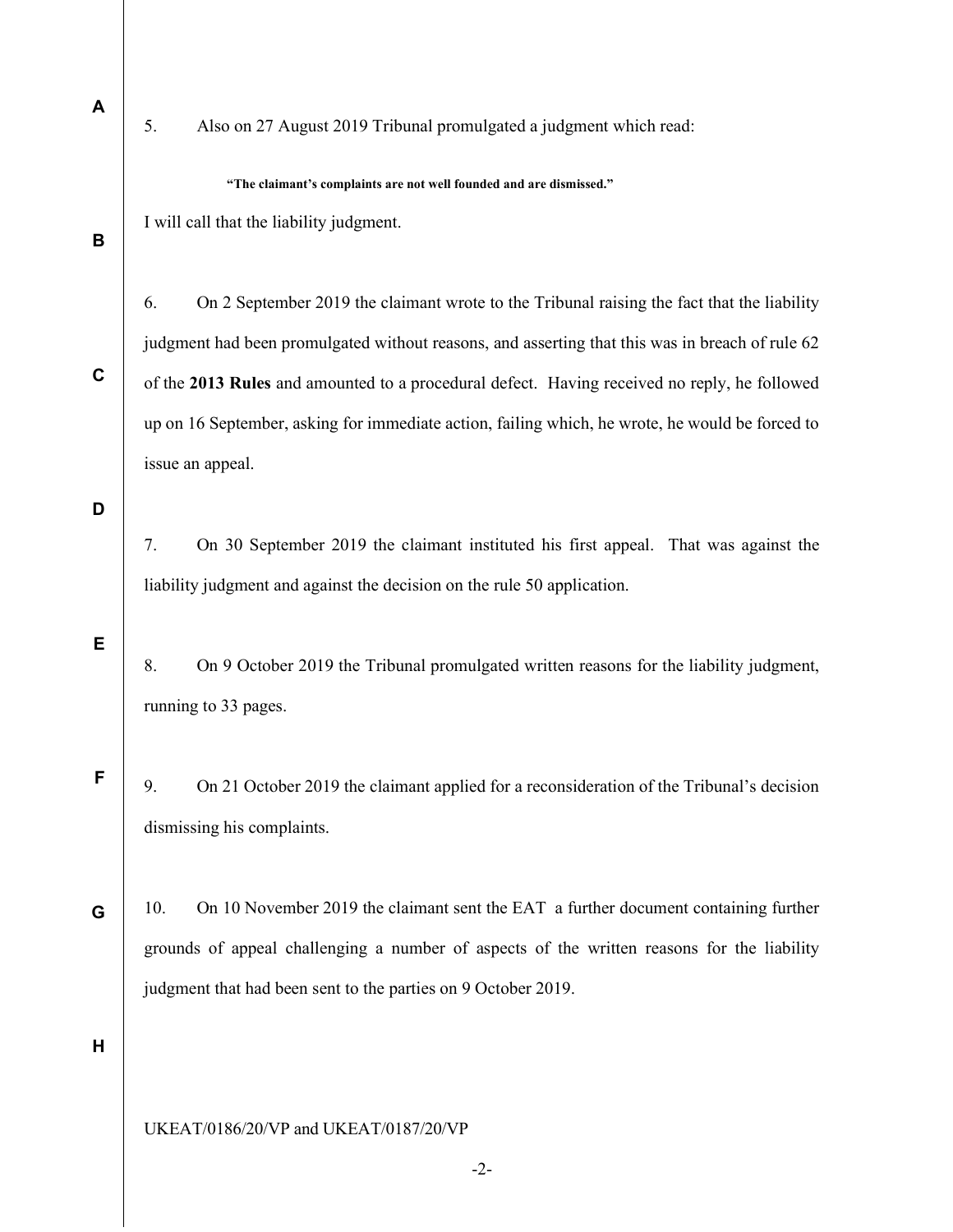| A           | 11.<br>On 20 November 2019 the Employment Tribunal wrote to the parties at the direction of                                                                                                                                                                                                                                                                                                                                                                                                                                                                                                                                                          |
|-------------|------------------------------------------------------------------------------------------------------------------------------------------------------------------------------------------------------------------------------------------------------------------------------------------------------------------------------------------------------------------------------------------------------------------------------------------------------------------------------------------------------------------------------------------------------------------------------------------------------------------------------------------------------|
|             | the Employment Judge.<br>As to the overall delays, from conclusion of the evidence, to                                                                                                                                                                                                                                                                                                                                                                                                                                                                                                                                                               |
|             | promulgation of the judgment, and then of the reasons, there were, said the letter, three reasons:                                                                                                                                                                                                                                                                                                                                                                                                                                                                                                                                                   |
| B           | "(i) The Tribunal needed more time to reach a decision on all issues and accordingly<br>the 13 and 14 May 2019 were also required. Finalising the draft judgment then<br>required additional input and consideration by all the members of the Tribunal. In<br>addition it was of course necessary to determine the rule 50 application and, as agreed<br>with the parties at the final hearing, to ensure that the reasons in relation to that<br>application were sent to the parties in advance of the reasons for the judgment in order<br>that if the rule 50 decision was subject to appeal no further rule 50 issues arose in the<br>interim. |
| $\mathbf C$ | (ii) After a draft of the judgment was completed by the employment judge the<br>Tribunal continued discussion (by email) on the draft and agreed a final version of the<br>reasons for the Rule 50 issue on the 30 July 2019.                                                                                                                                                                                                                                                                                                                                                                                                                        |
|             | (iii) There was some further correspondence between the Tribunal regarding the<br>detailed drafting of the reasons for the judgment and this led to the final draft not<br>being agreed by the Tribunal until about 23 September 2019."                                                                                                                                                                                                                                                                                                                                                                                                              |
| D           |                                                                                                                                                                                                                                                                                                                                                                                                                                                                                                                                                                                                                                                      |
|             | 12.<br>On 7 January 2020 the Tribunal promulgated a decision of the Employment Judge                                                                                                                                                                                                                                                                                                                                                                                                                                                                                                                                                                 |
|             | refusing the reconsideration application. This was headed "Judgment". It read as follows.                                                                                                                                                                                                                                                                                                                                                                                                                                                                                                                                                            |
| Е           | "The application for a reconsideration is refused because I consider that there is no<br>reasonable prospect of the original decision being varied or revoked. Where the<br>claimant does not agree with the Tribunal's conclusions on aspects of the facts of the<br>law this is a matter for an appeal not a reconsideration."                                                                                                                                                                                                                                                                                                                     |
|             | 13.<br>On 3 February 2020 the claimant instituted his second appeal to the EAT. This was                                                                                                                                                                                                                                                                                                                                                                                                                                                                                                                                                             |
| F           | against the decision refusing his application for a reconsideration, as promulgated on 7 January                                                                                                                                                                                                                                                                                                                                                                                                                                                                                                                                                     |
|             | 2020. The EAT wrote to the claimant that that appeal was not properly instituted, because the                                                                                                                                                                                                                                                                                                                                                                                                                                                                                                                                                        |
|             | claimant had not supplied a copy of the Tribunal's reasons. The claimant replied to the EAT                                                                                                                                                                                                                                                                                                                                                                                                                                                                                                                                                          |
| G           | disagreeing with that view. But, in view of this correspondence from the EAT, he also wrote to                                                                                                                                                                                                                                                                                                                                                                                                                                                                                                                                                       |
|             | the Tribunal, as he put it "on behalf of" the EAT, asking for written reasons, whilst setting out                                                                                                                                                                                                                                                                                                                                                                                                                                                                                                                                                    |
|             | that his position was that the reasons were "those stipulated with the Judgment". He also invited                                                                                                                                                                                                                                                                                                                                                                                                                                                                                                                                                    |
| H           | the judge to confirm "that these are the sum extent of his reasons."                                                                                                                                                                                                                                                                                                                                                                                                                                                                                                                                                                                 |
|             |                                                                                                                                                                                                                                                                                                                                                                                                                                                                                                                                                                                                                                                      |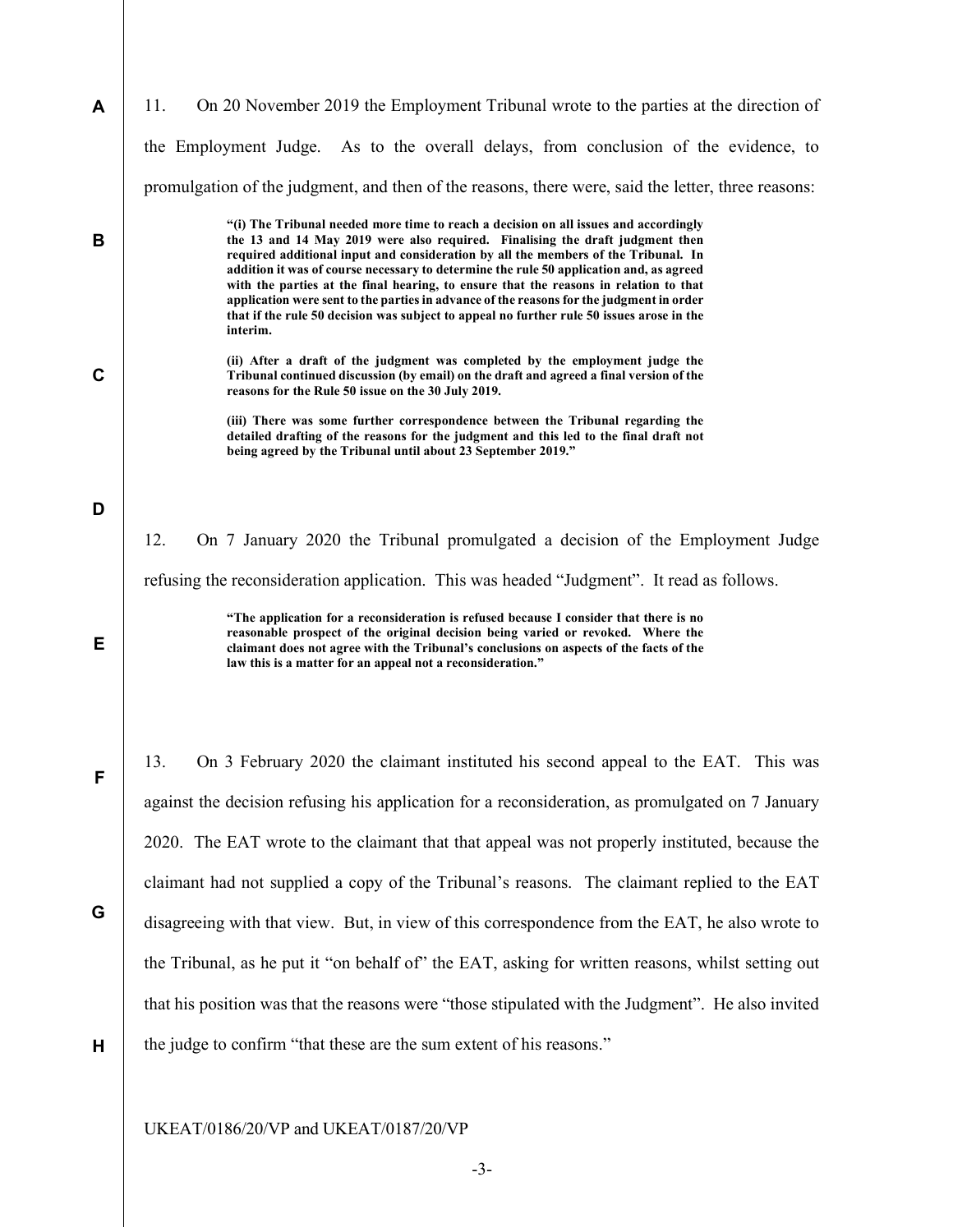A 14. While he was awaiting a reply to that communication, on 17 February 2020 the claimant tabled an amended version of the second notice of appeal.

15. On 25 February 2020 the Tribunal promulgated a further document relating to the refusal of a reconsideration. This was headed "Reasons" and, under that: "For Judgment Sent to the Parties on the 7 January 2020." Below that, were four numbered paragraphs, the first two of which read:

> "1 There is no reasonable prospect of success because the claimant is seeking to secure a change in the decision of the Tribunal by further argument.

> 2 Where a party does not agree with the Tribunal's conclusions on aspects of the facts or the law this is a matter for appeal not reconsideration."

D

E

F

B

C

16. Paragraph 3 cited Trimble v Supertravel Limited [1982] ICR 440 for the proposition that where a matter has been ventilated and argued during the course of Tribunal proceedings, any error of law falls to be corrected on appeal, not reconsideration. Paragraph 4 cited Newcastleupon-Tyne City Council v Marsden [2010] ICR 743, for the proposition that dealing with a case justly included recognition of the importance of finality in litigation, the expectations of both parties, and the principle that a successful party should be entitled to regard a Tribunal's decision as final, unless there are exceptional circumstances.

The Grounds of Appeal

G

H

17. In relation to the first appeal, the original and supplementary notices of appeal between them raised, in summary, the following challenges.

18. First, there was a challenge to the decision on the rule 50 application. That was considered on paper by Soole J not to be arguable. The substantive decision had by that time been published

UKEAT/0186/20/VP and UKEAT/0187/20/VP

-4-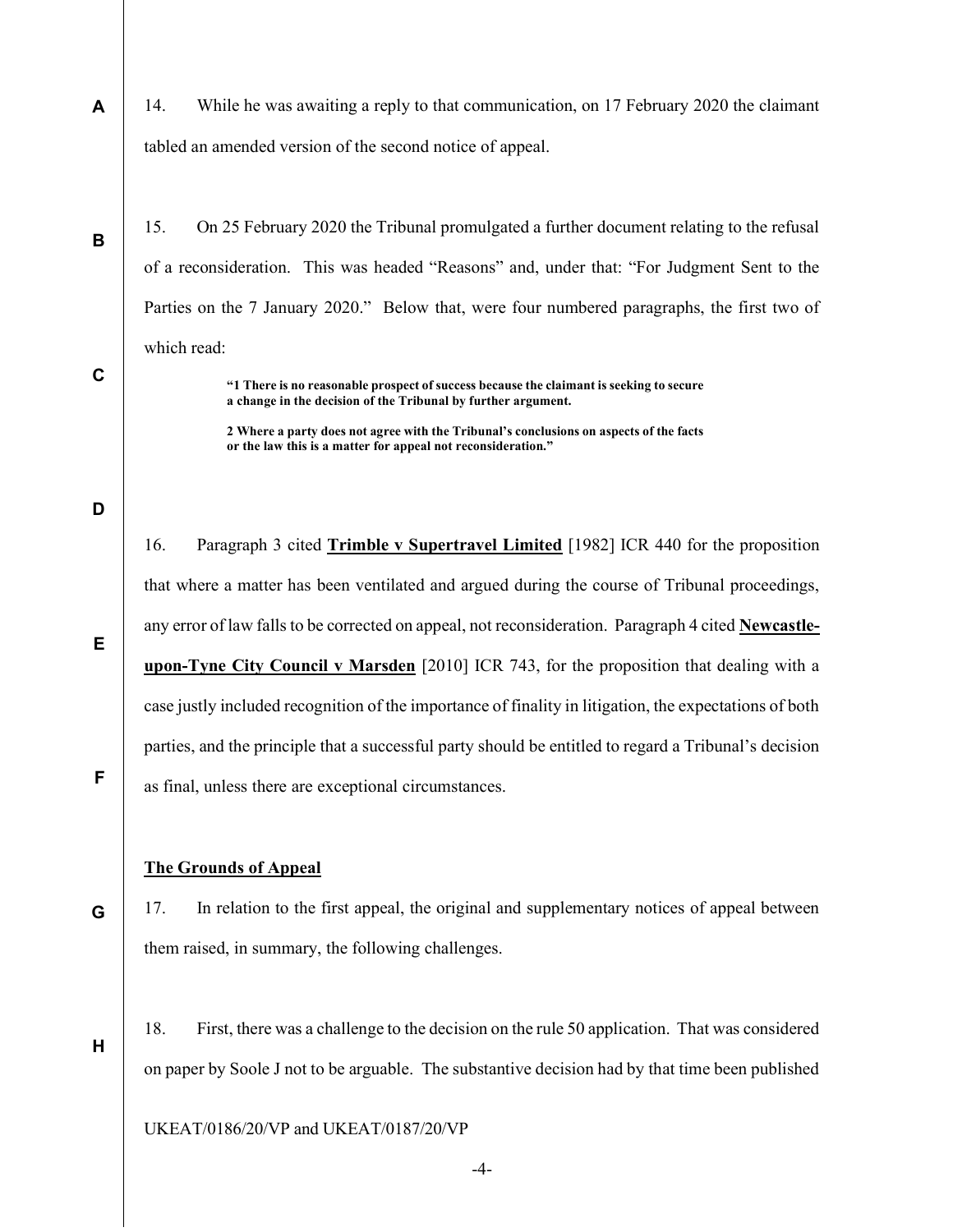on the internet and the claimant did not apply for a rule 3(10) hearing in that respect. Secondly, there was a ground of appeal, in the original notice of appeal, challenging the judgment sent on 27 August 2019 as defective because it was sent without reasons. This was considered on paper by Elisabeth Laing J (as she then was) to be arguable. Thirdly, there was the further notice of appeal document, advancing substantive challenges to the written reasons for the judgment dismissing the claims. That was considered by Elisabeth Laing J not to be arguable; it was subsequently dismissed at a rule 3(10) hearing before Ellenbogen J.

C

A

B

D E F 19. Elisabeth Laing J also considered on paper the second appeal, concerning the refusal of reconsideration. She discerned three grounds. The first was that the Tribunal should not have refused to reconsider aspects of the facts of the law, or to revisit inferences that it had drawn. She considered that this was not arguable. That ground was also dismissed by Ellenbogen J at the later rule 3(10) hearing. The second challenge to the reconsideration decision contended that the tribunal had, in its procedural approach to that application, contravened rule 72 of the 2013 Rules. Elisabeth Laing J directed the claimant to provide the EAT with the relevant correspondence, so that this could be further considered. The third ground contended that the judgment refusing a reconsideration did not comply with rule 62 or the guidance in **Meek v City of Birmingham** District Council [1987] IRLR 250. She considered that to be arguable. The claimant then furnished the correspondence relating to the reconsideration process. The matter was then referred to me. Having reviewed that correspondence, I was of the view that the second ground was arguable.

G

20. Accordingly, the challenges which proceeded to this full appeal hearing were:

H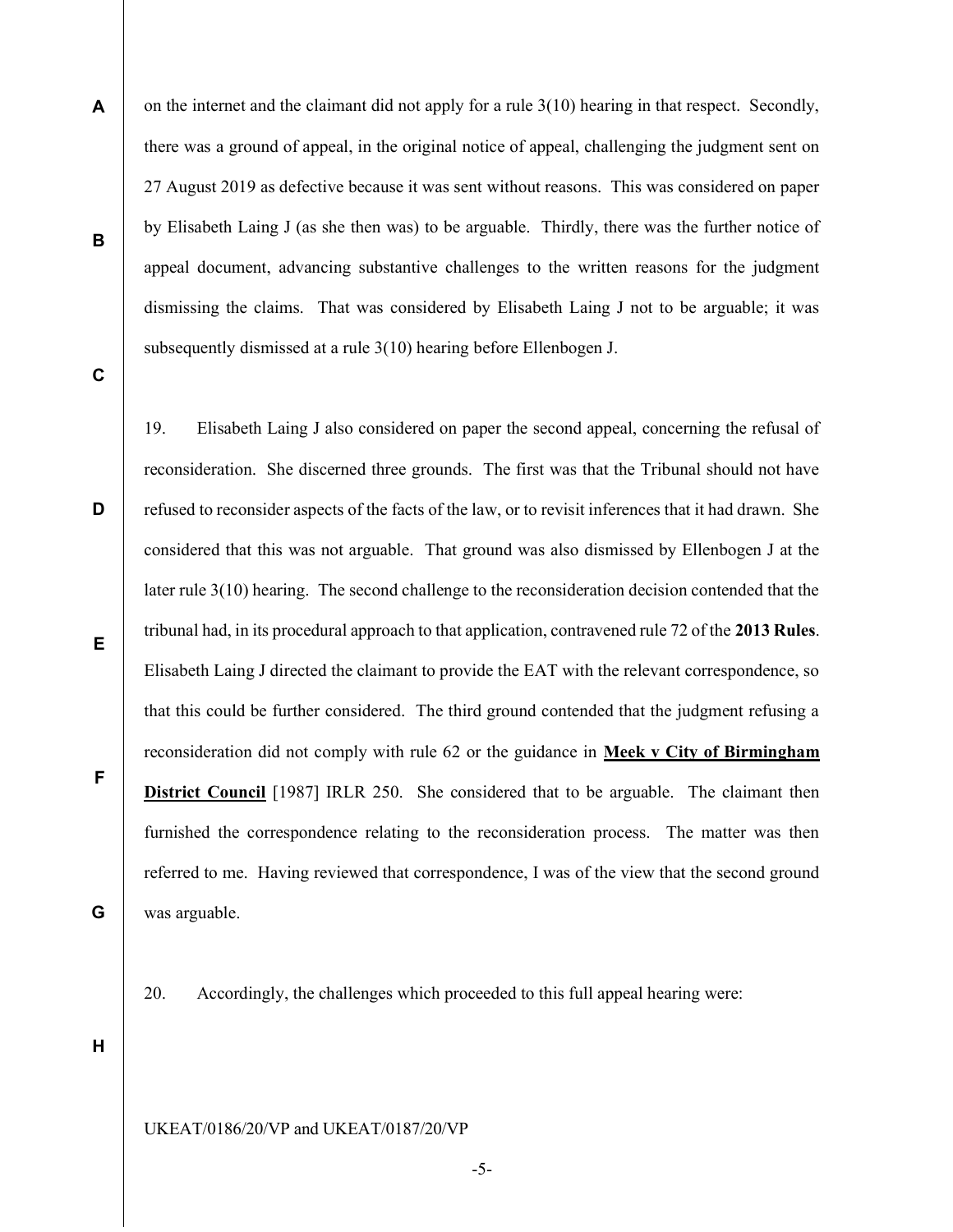| A           | (1) The challenge to the judgment dismissing the substantive claims, promulgated on 27                                                                                                                                                                                                                                                                                             |
|-------------|------------------------------------------------------------------------------------------------------------------------------------------------------------------------------------------------------------------------------------------------------------------------------------------------------------------------------------------------------------------------------------|
|             | August 2019, on the basis that it contained no, or insufficient, reasons, and it was not                                                                                                                                                                                                                                                                                           |
|             | open to the Tribunal to provide its reasons at a later date.                                                                                                                                                                                                                                                                                                                       |
| B           | (2) The rule 72 process challenge to the reconsideration decision.                                                                                                                                                                                                                                                                                                                 |
|             | (3) The adequacy-of-reasons challenge to the reconsideration decision.                                                                                                                                                                                                                                                                                                             |
|             | <b>The Rules of Procedure</b>                                                                                                                                                                                                                                                                                                                                                      |
| $\mathbf C$ | 21.<br>The relevant rules within the 2013 Rules (omitting irrelevant parts) are as follows:                                                                                                                                                                                                                                                                                        |
|             | "Interpretation                                                                                                                                                                                                                                                                                                                                                                    |
|             | (3) An order or other decision of the Tribunal is either-                                                                                                                                                                                                                                                                                                                          |
| D           | (a) a "case management order", being an order or decision of any kind in relation to<br>the conduct of proceedings, not including the determination of any issue which<br>would be the subject of a judgment; or                                                                                                                                                                   |
|             | (b) a "judgment", being a decision, made at any stage of the proceedings (but not<br>including a decision under rule 13 or 19), which finally determines—                                                                                                                                                                                                                          |
|             | (i) a claim, or part of a claim, as regards liability, remedy or costs (including<br>preparation time and wasted costs); .                                                                                                                                                                                                                                                         |
| Е           | (ii) any issue which is capable of finally disposing of any claim, or part of a claim,<br>even if it does not necessarily do so (for example, an issue whether a claim should be<br>struck out or a jurisdictional issue).                                                                                                                                                         |
|             | (iii) the imposition of a financial penalty under section 12A of the Employment<br><b>Tribunals Act.</b>                                                                                                                                                                                                                                                                           |
|             | <b>Overriding objective</b>                                                                                                                                                                                                                                                                                                                                                        |
|             | 2. The overriding objective of these Rules is to enable Employment Tribunals to deal with<br>cases fairly and justly. Dealing with a case fairly and justly includes, so far as practicable—                                                                                                                                                                                       |
| F           | (a) ensuring that the parties are on an equal footing;                                                                                                                                                                                                                                                                                                                             |
|             | (b) dealing with cases in ways which are proportionate to the complexity and importance of<br>the issues;                                                                                                                                                                                                                                                                          |
|             | (c) avoiding unnecessary formality and seeking flexibility in the proceedings;                                                                                                                                                                                                                                                                                                     |
|             | (d) avoiding delay, so far as compatible with proper consideration of the issues; and                                                                                                                                                                                                                                                                                              |
| G           | (e) saving expense.                                                                                                                                                                                                                                                                                                                                                                |
|             | A Tribunal shall seek to give effect to the overriding objective in interpreting, or exercising<br>any power given to it by, these Rules. The parties and their representatives shall assist the<br>Tribunal to further the overriding objective and in particular shall co-operate generally with<br>each other and with the Tribunal.                                            |
|             | Case management orders                                                                                                                                                                                                                                                                                                                                                             |
| н           | 29. The Tribunal may at any stage of the proceedings, on its own initiative or on<br>application, make a case management order. The particular powers identified in the following<br>rules do not restrict that general power. A case management order may vary, suspend or set<br>aside an earlier case management order where that is necessary in the interests of justice, and |
|             | UKEAT/0186/20/VP and UKEAT/0187/20/VP                                                                                                                                                                                                                                                                                                                                              |
|             | -6-                                                                                                                                                                                                                                                                                                                                                                                |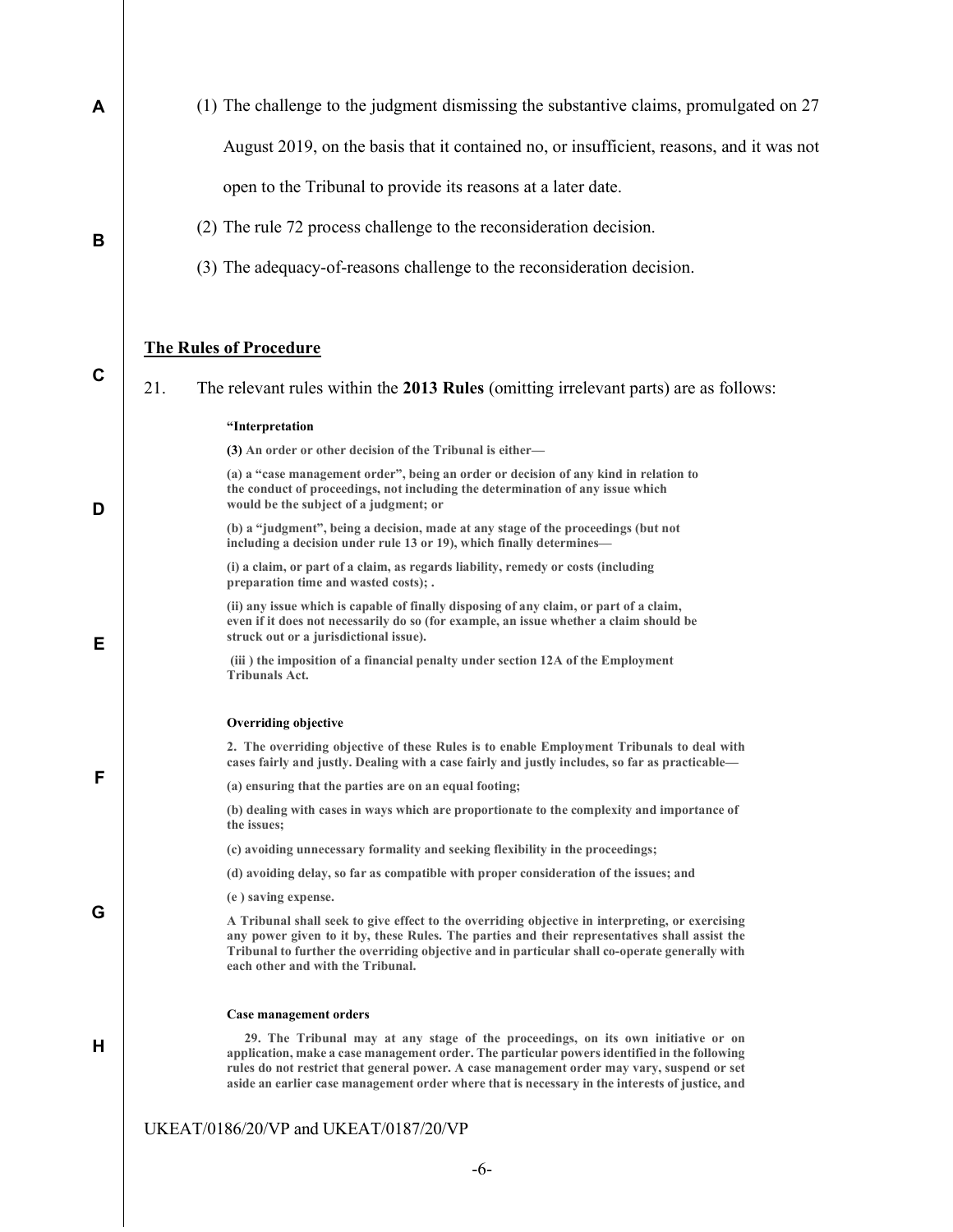in particular where a party affected by the earlier order did not have a reasonable opportunity to make representations before it was made.

### RULES COMMON TO ALL KINDS OF HEARING

#### General

A

B

C

D

E

F

G

H

41. The Tribunal may regulate its own procedure and shall conduct the hearing in the manner it considers fair, having regard to the principles contained in the overriding objective. The following rules do not restrict that general power. The Tribunal shall seek to avoid undue formality and may itself question the parties or any witnesses so far as appropriate in order to clarify the issues or elicit the evidence. The Tribunal is not bound by any rule of law relating to the admissibility of evidence in proceedings before the courts.

#### DECISIONS AND REASONS

#### Decisions made without a hearing

60. Decisions made without a hearing shall be communicated in writing to the parties, identifying the Employment Judge who has made the decision.

#### Decisions made at or following a hearing

61.—(1) Where there is a hearing the Tribunal may either announce its decision in relation to any issue at the hearing or reserve it to be sent to the parties as soon as practicable in writing.

(2) If the decision is announced at the hearing, a written record (in the form of a judgment if appropriate) shall be provided to the parties (and, where the proceedings were referred to the Tribunal by a court, to that court) as soon as practicable. (Decisions concerned only with the conduct of a hearing need not be identified in the record of that hearing unless a party requests that a specific decision is so recorded.)

(3) The written record shall be signed by the Employment Judge.

#### Reasons

62.—(1) The Tribunal shall give reasons for its decision on any disputed issue, whether substantive or procedural (including any decision on an application for reconsideration or for orders for costs, preparation time or wasted costs).

(2) In the case of a decision given in writing the reasons shall also be given in writing. In the case of a decision announced at a hearing the reasons may be given orally at the hearing or reserved to be given in writing later (which may, but need not, be as part of the written record of the decision). Written reasons shall be signed by the Employment Judge.

(3) Where reasons have been given orally, the Employment Judge shall announce that written reasons will not be provided unless they are asked for by any party at the hearing itself or by a written request presented by any party within 14 days of the sending of the written record of the decision. The written record of the decision shall repeat that information. If no such request is received, the Tribunal shall provide written reasons only if requested to do so by the Employment Appeal Tribunal or a court.

(4) The reasons given for any decision shall be proportionate to the significance of the issue and for decisions other than judgments may be very short.

(5) In the case of a judgment the reasons shall: identify the issues which the Tribunal has determined, state the findings of fact made in relation to those issues, concisely identify the relevant law, and state how that law has been applied to those findings in order to decide the issues. Where the judgment includes a financial award the reasons shall identify, by means of a table or otherwise, how the amount to be paid has been calculated.

#### RECONSIDERATION OF JUDGMENTS

#### Principles

70. A Tribunal may, either on its own initiative (which may reflect a request from the Employment Appeal Tribunal) or on the application of a party, reconsider any judgment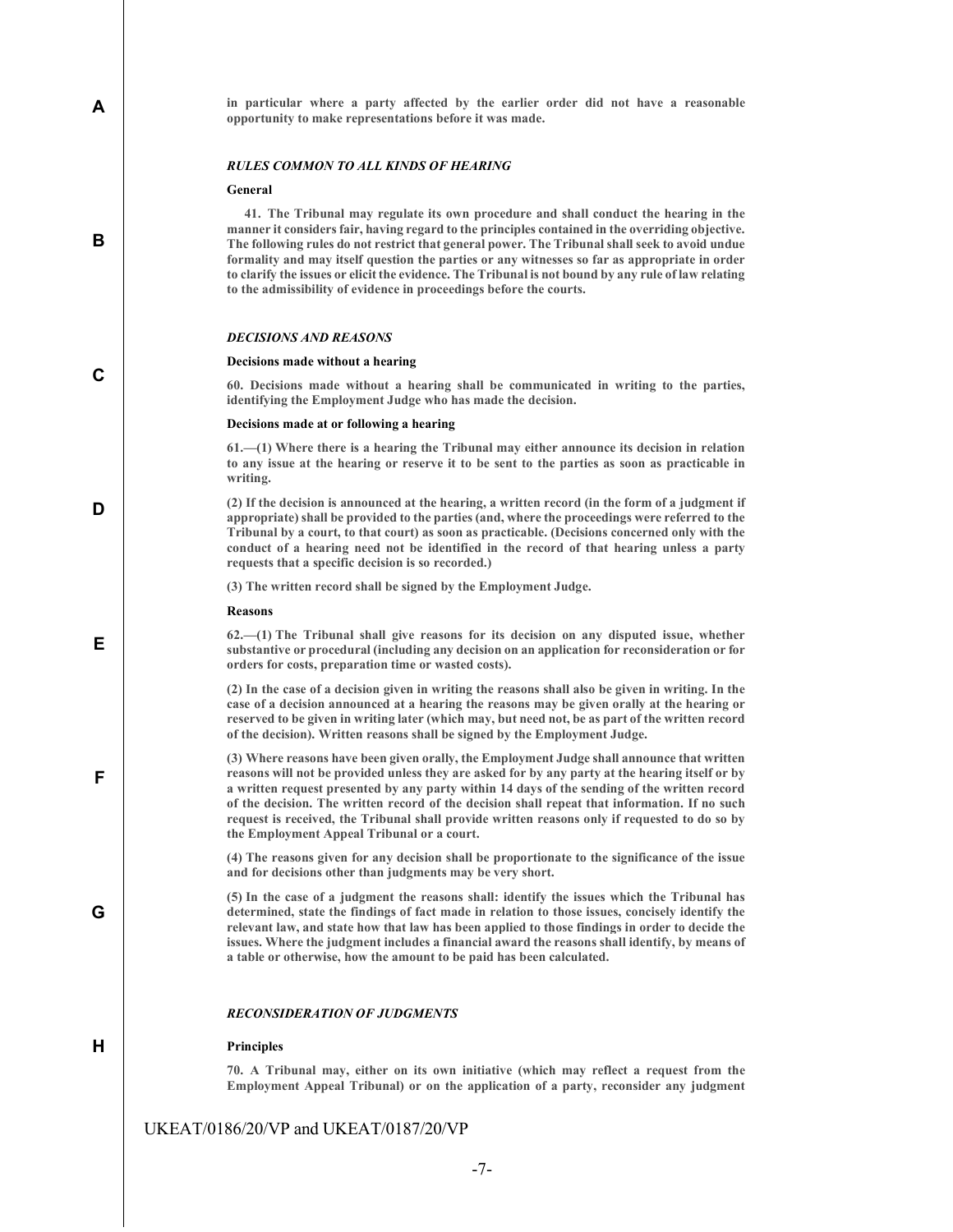A B C D E F where it is necessary in the interests of justice to do so. On reconsideration, the decision ("the original decision") may be confirmed, varied or revoked. If it is revoked it may be taken again. Application 71. Except where it is made in the course of a hearing, an application for reconsideration shall be presented in writing (and copied to all the other parties) within 14 days of the date on which the written record, or other written communication, of the original decision was sent to the parties or within 14 days of the date that the written reasons were sent (if later) and shall set out why reconsideration of the original decision is necessary. Process 72.—(1) An Employment Judge shall consider any application made under rule 71. If the Judge considers that there is no reasonable prospect of the original decision being varied or revoked (including, unless there are special reasons, where substantially the same application has already been made and refused), the application shall be refused and the Tribunal shall inform the parties of the refusal. Otherwise the Tribunal shall send a notice to the parties setting a time limit for any response to the application by the other parties and seeking the views of the parties on whether the application can be determined without a hearing. The notice may set out the Judge's provisional views on the application. (2) If the application has not been refused under paragraph (1), the original decision shall be reconsidered at a hearing unless the Employment Judge considers, having regard to any response to the notice provided under paragraph (1), that a hearing is not necessary in the interests of justice. If the reconsideration proceeds without a hearing the parties shall be given a reasonable opportunity to make further written representations. (3) Where practicable, the consideration under paragraph (1) shall be by the Employment Judge who made the original decision or, as the case may be, chaired the full tribunal which made it; and any reconsideration under paragraph (2) shall be made by the Judge or, as the case may be, the full tribunal which made the original decision. Where that is not practicable, the President, Vice President or a Regional Employment Judge shall appoint another Employment Judge to deal with the application or, in the case of a decision of a full tribunal, shall either direct that the reconsideration be by such members of the original Tribunal as remain available or reconstitute the Tribunal in whole or in part. Reconsideration by the Tribunal on its own initiative 73. Where the Tribunal proposes to reconsider a decision on its own initiative, it shall inform the parties of the reasons why the decision is being reconsidered and the decision shall be reconsidered in accordance with rule 72(2) (as if an application had been made and not refused)." Arguments, Discussion, Conclusions 22. At the appeal hearing I had the benefit of written skeletons and oral submissions from the claimant and Ms Johns. I will focus on what seem to me to have been the most material points. I shall take each of the three challenges raised by these appeals in turn.

G

H

# The Appeal in Respect of the Liability Judgment

23. It is important to keep in mind that this appeal was initially instituted, specifically, against

the judgment promulgated on 27 August 2019, prior to the Tribunal later furnishing written

reasons for that judgment. The specific ground of appeal which I have to consider asserted, in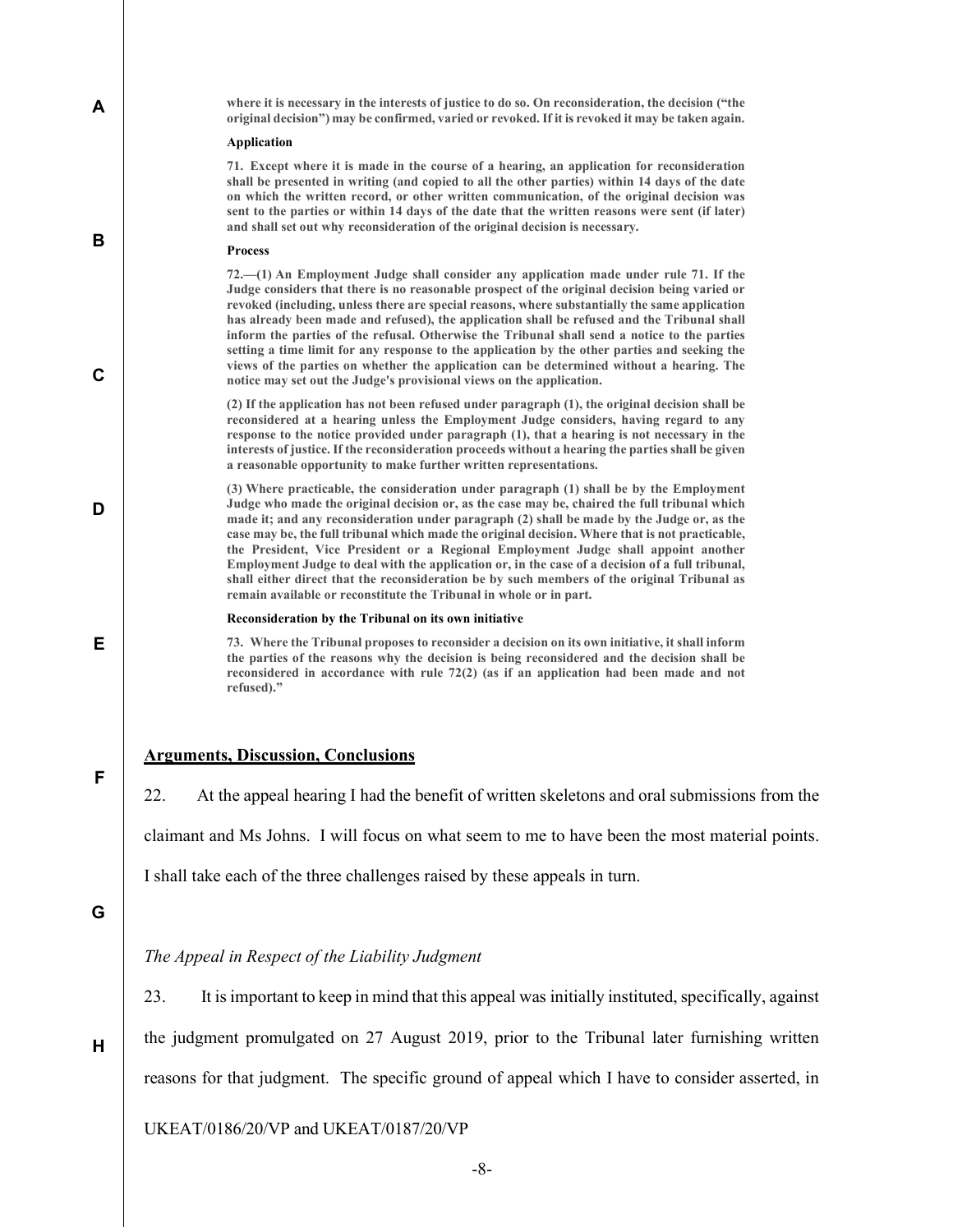|             | guidance in <b>Meek</b> . The basis for this was that no reasons were promulgated with the judgment.                                                                                                                                                                                                                                                 |
|-------------|------------------------------------------------------------------------------------------------------------------------------------------------------------------------------------------------------------------------------------------------------------------------------------------------------------------------------------------------------|
|             | It asserts that the judgment "is self-evidently deficient as it contains no reasons."                                                                                                                                                                                                                                                                |
| B           |                                                                                                                                                                                                                                                                                                                                                      |
|             | By the time that this ground of appeal came to be considered by Elisabeth Laing J, the<br>24.                                                                                                                                                                                                                                                        |
|             | subsequent written reasons had been provided, and the Tribunal had also written its letter of 20                                                                                                                                                                                                                                                     |
|             | November 2019. When directing that this ground proceed to a full appeal hearing she said:                                                                                                                                                                                                                                                            |
| $\mathbf c$ | "I do consider it arguable that the ET did not have the power to give a written<br>judgment on 23 August 2019 without any reasons and then to provide reasons after<br>those were asked for after the appeal was lodged. The ET's explanation for not<br>providing those reasons sooner (letter of 20 November 2019) does not allay my<br>concerns." |
| D           | The claimant's principal submissions on this ground were, in summary, as follows.<br>25.                                                                                                                                                                                                                                                             |
|             | 26.<br>First, the Tribunal's letter of 20 November 2019 stated that, as foreshadowed at the full                                                                                                                                                                                                                                                     |
| Е           | merits hearing, the rule 50 reasons were provided in advance, so that the claimant could consider                                                                                                                                                                                                                                                    |
|             | an appeal. But the Tribunal had in fact issued both judgments at the same time. Further, the                                                                                                                                                                                                                                                         |
|             | claimant did appeal the rule 50 decision, but, before that was considered on the sift, the Tribunal                                                                                                                                                                                                                                                  |
| F           | promulgated its reasons for dismissing the substantive claims without any form of anonymisation.                                                                                                                                                                                                                                                     |
|             | He was therefore <i>not</i> protected pending the outcome of his rule 50 appeal.                                                                                                                                                                                                                                                                     |
|             |                                                                                                                                                                                                                                                                                                                                                      |
| G           | Secondly, the judgment was issued on 27 August 2019 even though the reasons were not<br>27.                                                                                                                                                                                                                                                          |
|             | agreed until 23 September 2019. The Tribunal had therefore bound itself to the outcome in                                                                                                                                                                                                                                                            |
|             | August irrespective of whether, on further review of the evidence thereafter when                                                                                                                                                                                                                                                                    |
|             | comprehensively drafting the reasons, the judgment might prove to be flawed. That was unfair                                                                                                                                                                                                                                                         |

summary, that the judgment was "in contravention of rule 62" and that it did not comply with the

H

A

August irrespective of whether, on further review of the evidence thereafter when comprehensively drafting the reasons, the judgment might prove to be flawed. That was unfair to the claimant. He referred to **Eyitene v Wirral Metropolitan Borough Council** [2014] EWCA Civ 1243. The present case was, he said, a complex case, where the Tribunal had reserved its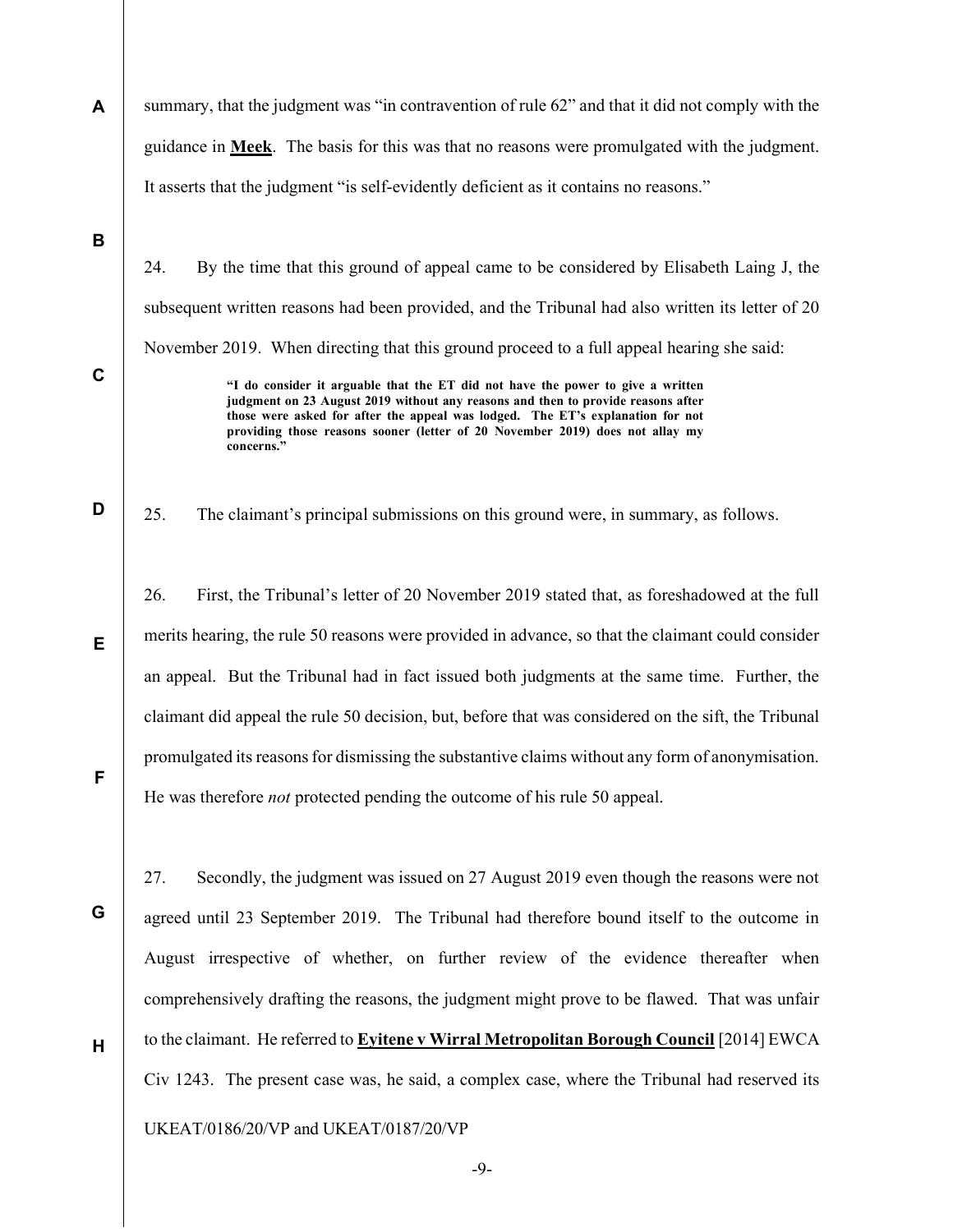decision, and, it would appear, not yet fully agreed its findings when the judgment was issued, as the correspondence among the members of the panel continued thereafter.

28. Thirdly, while rule  $62(2)$  allows for the possibility of a judgment being announced *orally*, with written reasons given in in writing at a later date, it could *not* be inferred from this that a judgment could also be given in writing on one date, with written reasons given at a later date. Unlike an oral judgment, a written judgment is a "binding written record which is published for the attention of third parties."

C

A

B

D E 29. Further, there must be a temporal cut off for the provision of *Meek*-compliant reasons for a judgment, and that cut-off date must be the date of promulgation of the judgment itself. Otherwise, an appeal could be met by a further provision of reasons thereafter (which would be wrong). Further, there was no mechanism in the 2013 Rules to enable a party to request written reasons after a written judgment was promulgated without accompanying reasons. Written reasons could only be requested after the giving of a judgment and reasons orally. Further, if the approach that the Tribunal had taken in this case was permissible it would become near impossible to know when a judgment was finalised and could be the subject of the appeal, and hence to calculate the time limit for doing so.

30. For all of these reasons, the flexibility of procedure conferred upon the tribunal by rule 2 and rule 41 could not be invoked to sanction what the Tribunal had done in this case.

31. Accordingly, this was a judgment without reasons. It did not convey why the claimant had lost, and the later reasons could not be relied upon. The claimant referred to **Jones v Owen** 

H

G

F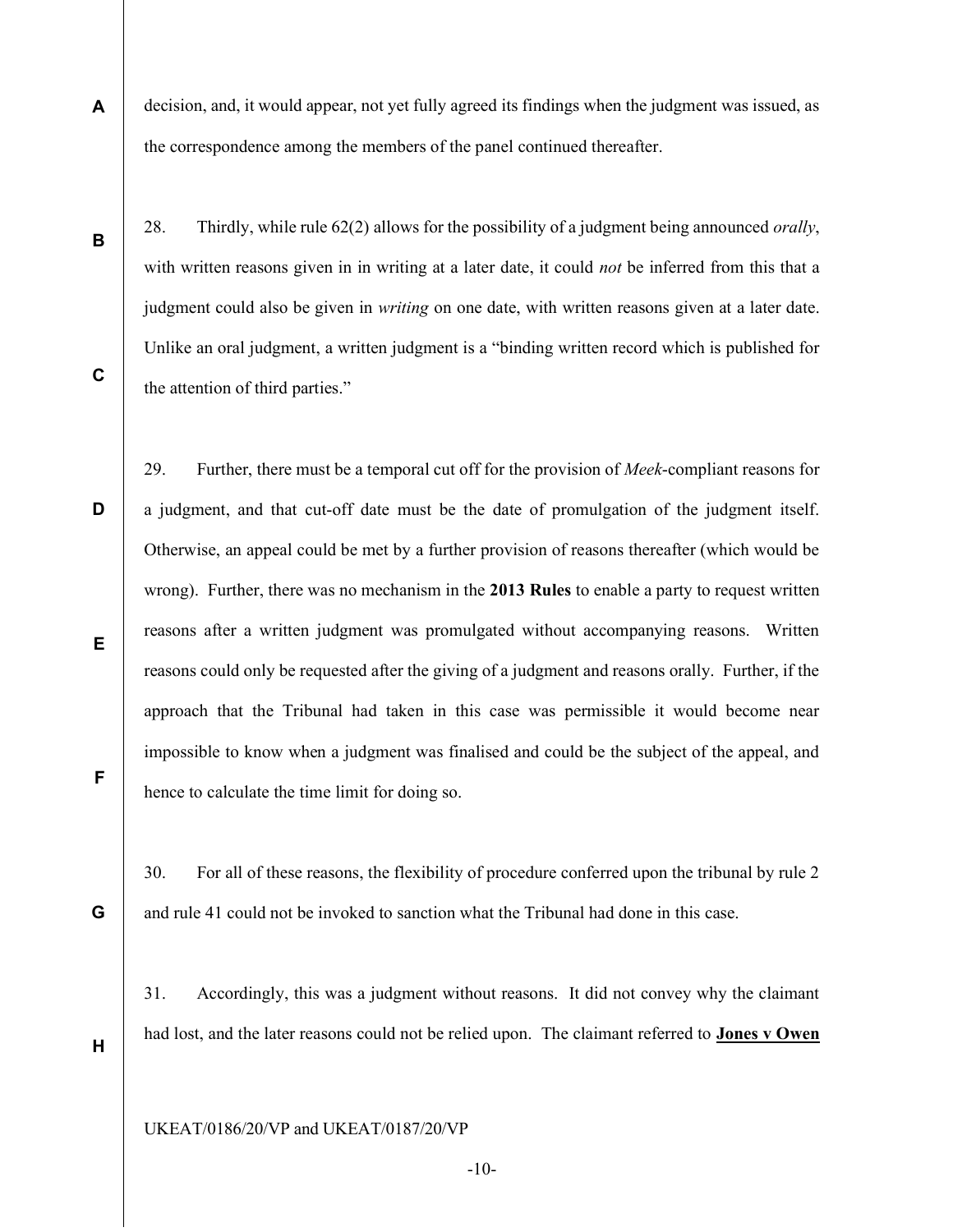A

B

C

D

E

F

[2013] UKEAT/0091/13, 16 October 2013, and submitted that, as happened in that case, the matter must be remitted to the Employment Tribunal for a complete rehearing.

32. Ms Johns' principal submissions were as follows.

33. The Tribunal complied with rule  $62(1)$  when it provided its written reasons. Rule  $62(1)$ does not preclude a judgment and reasons being sent on separate dates. The Tribunal complied with rule 62(2) in as much as both the judgment and the reasons were given in writing. The rule does not require this to be done at the same time. The rule specifically contemplates that the giving of a decision and the giving of reasons for it may occur at different times. The judgment was not itself reasons, and did not have to comply with the rules relating to them. The reasons, when provided, complied with rule 62(5). They were full and comprehensive.

34. The letter sent at the direction of the Judge on 20 November 2019 properly explained the delay in providing the reasons. It also explained that the claimant's chasing emails had not been brought to the Judge's attention at the time they were sent. The rule 50 decision was deliberately promulgated first, with good intentions, even if that aspect of matters did not go entirely according to plan. Eyitene confirmed that the process of producing reserved decisions when the Tribunal sits as a panel of three is a flexible one. There is no automatic requirement that the members sign off on the final written reasons before they are promulgated. What matters is that they agree the decision and the substantive reasoning. There was no reason to suppose that that did not happen in this case, or that these matters were handled other than as agreed between the three members of the Tribunal.

H

G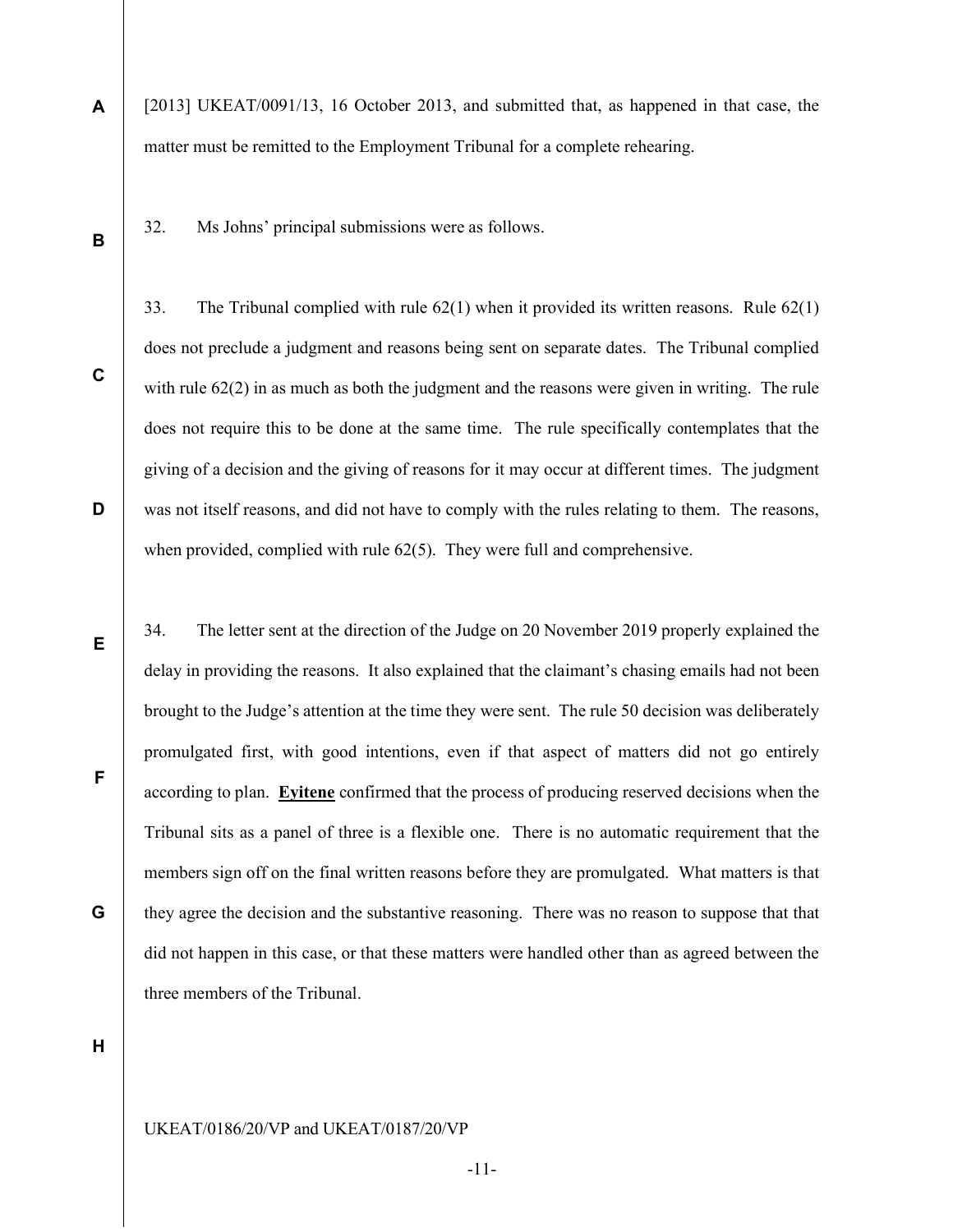35. The original challenge on appeal, to aspects of the substantive reasons for this decision, was found not to be arguable and dismissed at a rule 3(10) hearing. That decision could therefore in any event not now be revisited.

36. My conclusions in relation to this ground of appeal are as follows.

37. I start with the relevant provisions of the rules. The 2013 Rules contemplate that decisions of an Employment Tribunal may take the form of either an order or a judgment – see rule 1(3)(b). The rules also distinguish between the decision itself and the reasons for that decision. In the case of a judgment, they therefore distinguish between the judgment itself and the reasons for the judgment. To put the matter another way, they distinguish between what the Tribunal has decided, and why it has reached that decision.

38. The structure of rules 60 to 62 reflects that distinction. That is signposted in the subheading of the group of rules of which they form a part – "Decisions and Reasons". It is then reflected in the fact that separate rules deal with the mode of giving of decisions – rule 60 for those made without a hearing and rule 61 for those made after a hearing; and with the giving of reasons – dealt with in rule 62.

39. The timing of the giving of a decision, and of the giving of reasons for that decision, are also dealt with in separate rules. Rule  $61(1)$  provides that a *decision* may be announced at the hearing; or it may be reserved to be sent to the parties "as soon as practicable." Rule 62(2) concerns the provision of the reasons for a reserved decision. As Ms Johns correctly pointed out, and the claimant acknowledged, it makes no provision as to the timing of that. While it states that, in the case of a decision given in writing, the reasons "shall also be given in writing", it does

UKEAT/0186/20/VP and UKEAT/0187/20/VP

B

A

D

E

C

F

H

G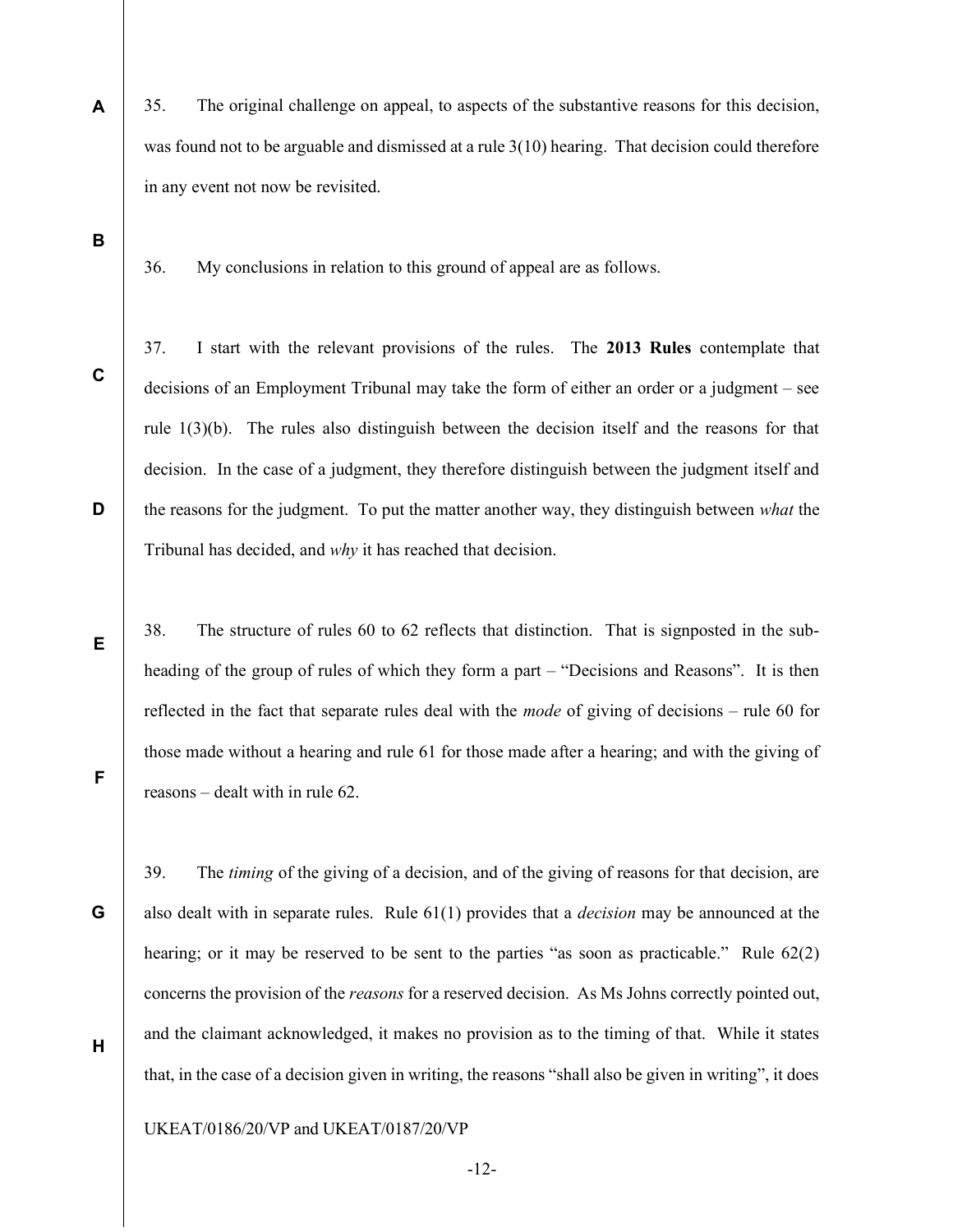not state that this must be done at the same time. Had the author of the rules so intended, that could easily have been expressly stated by the addition of those few words.

B

C

A

40. Should such a requirement be implied? The claimant submits that not to do so would enable a Tribunal to supplement its written reasons on multiple occasions, including following an appeal. I do not agree. The rules do distinguish between oral reasons (if given) and the written reasons that may (if requested) also follow (and it is well-established that written reasons are not required to be a written verbatim transcription of the oral reasons). But they only envisage, or permit, the giving of one set of written reasons.

D E 41. In so far as it was the claimant's case that the Tribunal had in fact revisited and added to its reasons, on this occasion, that is, with respect, not correct. The judgment document contained only the decision. It did not contain any reasons for that decision. The reasons sent to the parties on 9 October 2019 did not supplement reasons contained in the judgment sent on 27 August 2019. There were no reasons contained in the judgment. The reasons sent on 9 October 2019 were the entirety of the reasons for that earlier judgment.

42. In so far as this ground of appeal, as originally framed, complained that the judgment did not comply with rule 62 and was not Meek-compliant, that criticism is therefore misconceived. It is reasons which must comply with rule 62(5) and the guidance in Meek, not judgments. Before leaving this aspect, I note that the claimant criticised the judgment for referring to the claimant's complaints without listing them out. As to that, a judgment which was unclear or ambiguous as to which, among a number of complaints, it was dismissing, or indeed which upholding, would clearly be open to criticism and challenge. But this judgment plainly dismissed all of the

H

F

G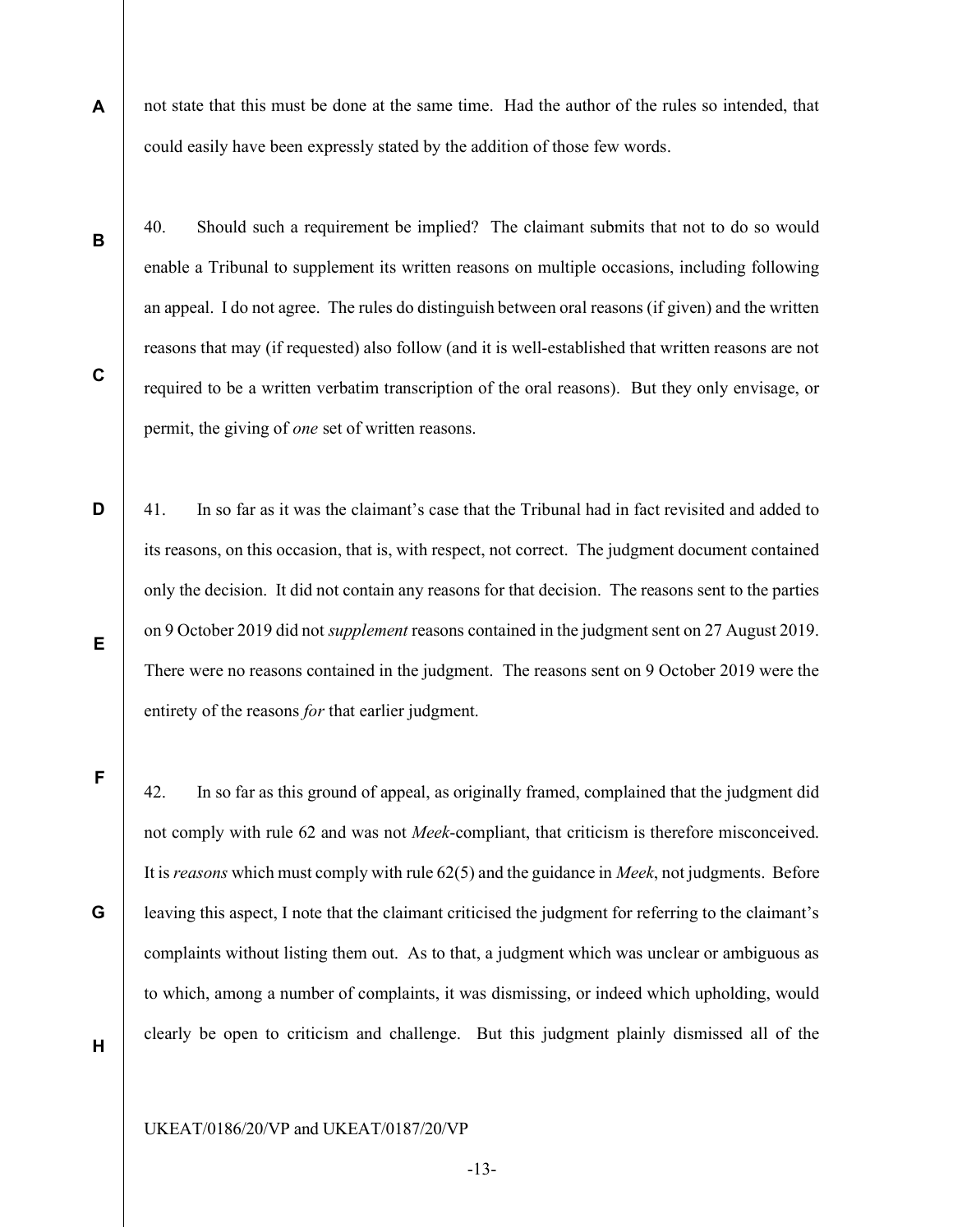A complaints which were live and had been considered, under the given claim number, and at the full merits hearing, to which it clearly related.

B

C

43. The claimant submits that not to interpret the rules as requiring the reasons to be given at the same time as the judgment would give rise to uncertainty regarding time to appeal. But that is not the case. Rule 3(3)(a) of the Employment Appeal Tribunal Rules 1993 stipulates that, in a case where written reasons have been reserved, the period for instituting an appeal is 42 days from the date on which the written reasons were sent to the parties. It is only when the Tribunal has given oral reasons, and there has been no timely request for written reasons, that time to appeal runs from the date on which the written judgment was sent.

D

E

44. The claimant refers to the fact that rule 62 contains no mechanism for requesting written reasons, in a case where a reserved judgment has been sent, but the reasons for it have not been sent at the same time. But there is no need for such a provision. Provision is made for a party to request written reasons, in a case where oral reasons are given, because there is no automatic obligation on the Tribunal to provide written reasons in such a case. But in any other case the rule itself requires the Tribunal to provide written reasons. They do not have to be requested.

F

G

H

45. I conclude that there is nothing in the mechanisms of either the 2013 Rules, or indeed of the EAT's Rules relating to time for appealing, which points to the conclusion that it must be inferred of necessity that the reasons for a reserved judgment must be promulgated at the same time as the judgment itself. I turn to the other arguments.

46. The claimant submits that, were such a requirement not to be implied, a Tribunal could hold back its reasons until after an appeal and  $-$  it is implied in his submission  $-$  tailor them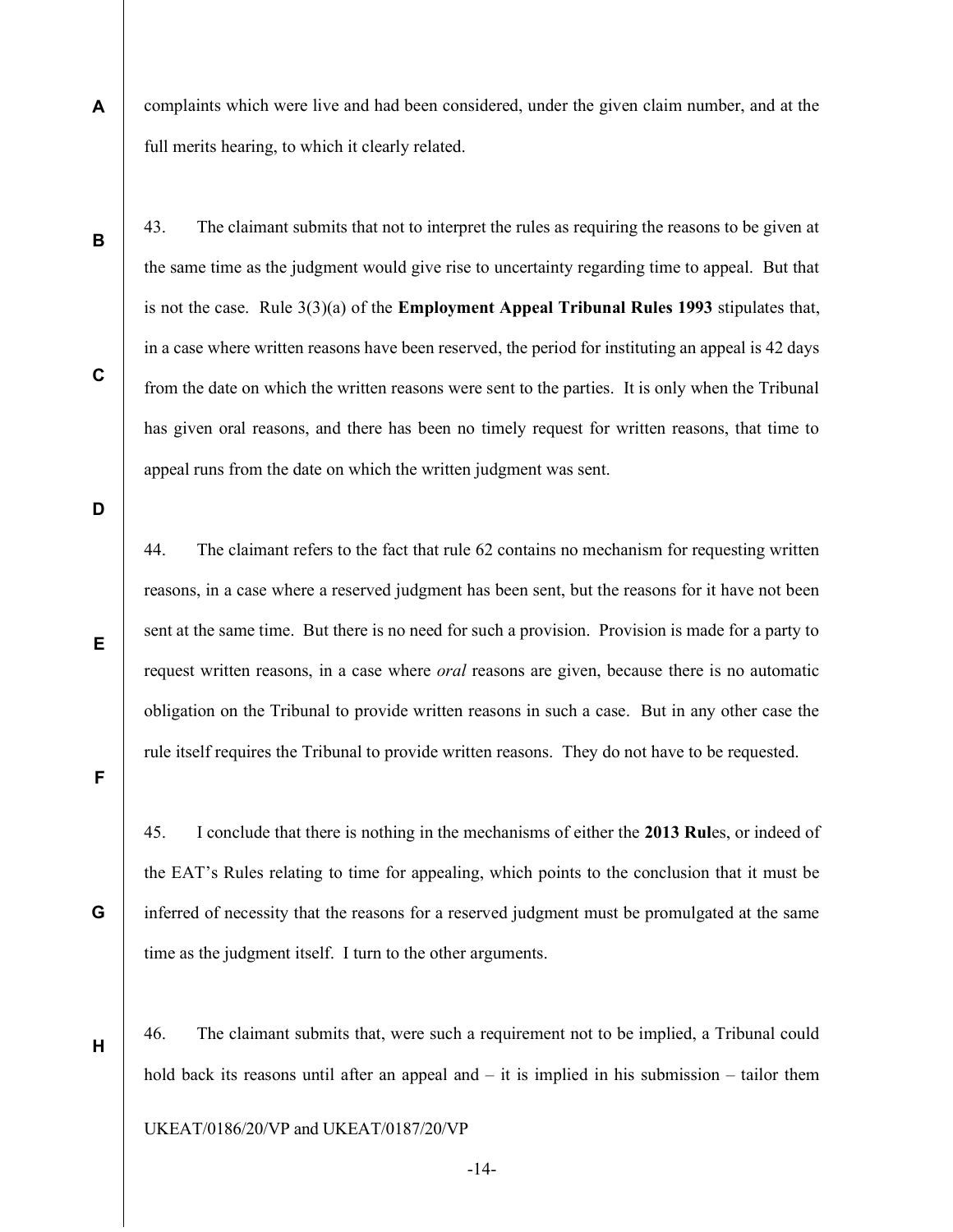- A B accordingly. But, as we have seen, in such a case, the unsuccessful party has time to appeal on their side until the reasons have been promulgated. Further, this concern strikes me as more apparent than real, not least because most, though not all, appeals are founded on a challenge to the substantive content of the Tribunal's written reasons, and therefore cannot be advanced until these are to hand in any event.
- C

D

E

F

G

H

47. The claimant submits that it cannot be right that a Tribunal can issue a decision before it has settled finally on its reasons for that decision, and that to do so could be productive of injustice, by the Tribunal prematurely tying its own hands. This argument does indeed point to potential dangers which may arise if a Tribunal gives its decision ahead of giving its reasons for that decision. But I do not think it points to the conclusion that it must necessarily be wrong to do so. Potentially, the same danger lurks if the Tribunal announces its decision at a hearing, but does not give oral reasons at the same time; but this is a way of doing things that the rule expressly permits.

48. As the decision, and discussion, in Eyitene confirms, where the Tribunal sits in a panel of three, and produces a unanimous decision, what matters is that the conclusions and the essential supporting reasoning should have been agreed by the three members of the Tribunal. It is not necessary for the lay members to see, or have approved, the final wording of the written reasons. The judge has overall responsibility for that, and indeed it is very common that the lay members do not see, or wish to see, the final text before it is sent out. Similarly, where an oral decision and reasons are given at a hearing, the members and the judge will have agreed the substance beforehand, but not the precise words; and the judge will, while no doubt drawing on speaking notes, according to his or her own style, to a degree extemporise when giving the oral reasons, in terms of the precise words that are actually uttered.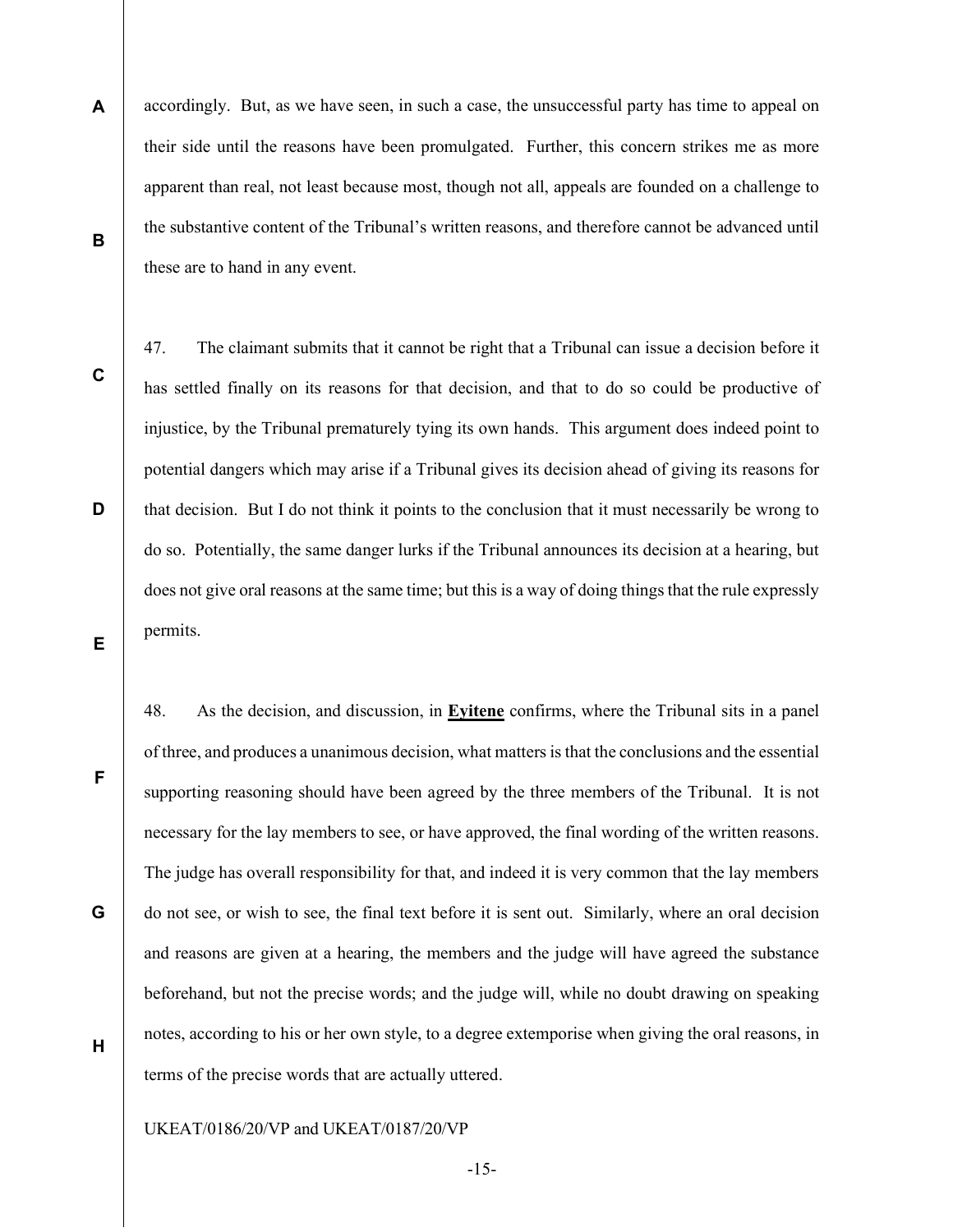A

B

49. Further, the fact that the Tribunal, when it gives its decision, has not yet given its reasons, or completed the process of setting out those reasons in full detail in writing, does not mean that it has not in fact come to a properly-reasoned decision. All that matters is that, at that point, the judge and the members should have agreed the outcome, and agreed the substance of the essential reasoning supporting the decision. It is not necessary for them to have agreed the precise words in which those reasons will be expressed.

C

D

50. In this case the Tribunal's 20 November 2019 letter conveyed that, following the hearing, the Tribunal deliberated its decision on 13 and 14 May 2019 and continued discussion by email on a draft prior to 30 July 2019, when the rule 50 reasons were agreed. At that point it was the detailed drafting of the written reasons for the substantive decision which was not yet complete. The letter noted, correctly, that this detailed drafting was a task which fell to the judge; and it noted that the final draft was agreed on around 23 September 2019. There was no suggestion in that letter that the judge and members had not deliberated, agreed the outcome and agreed the reasons in substance, at the point when the judgment was sent out. I do not think there is any evidence of any procedural irregularity, such that this judgment cannot stand.

E

F

G

H

51. The claimant argues that the giving of an oral decision is not to be equated with the issuing of a written judgment, as the latter constitutes what he calls a "binding written record which is published for the attention of third parties." But the pronouncing of an oral judgment constitutes a definitive determination of the point in question, at the very moment that it is announced, just as the issuing of a written judgment does. In either case, from that moment, that Tribunal has no power to revisit the matter, except in so far as the rules relating to reconsiderations allow. Although the written judgment, once published on the internet, will be more easily accessible to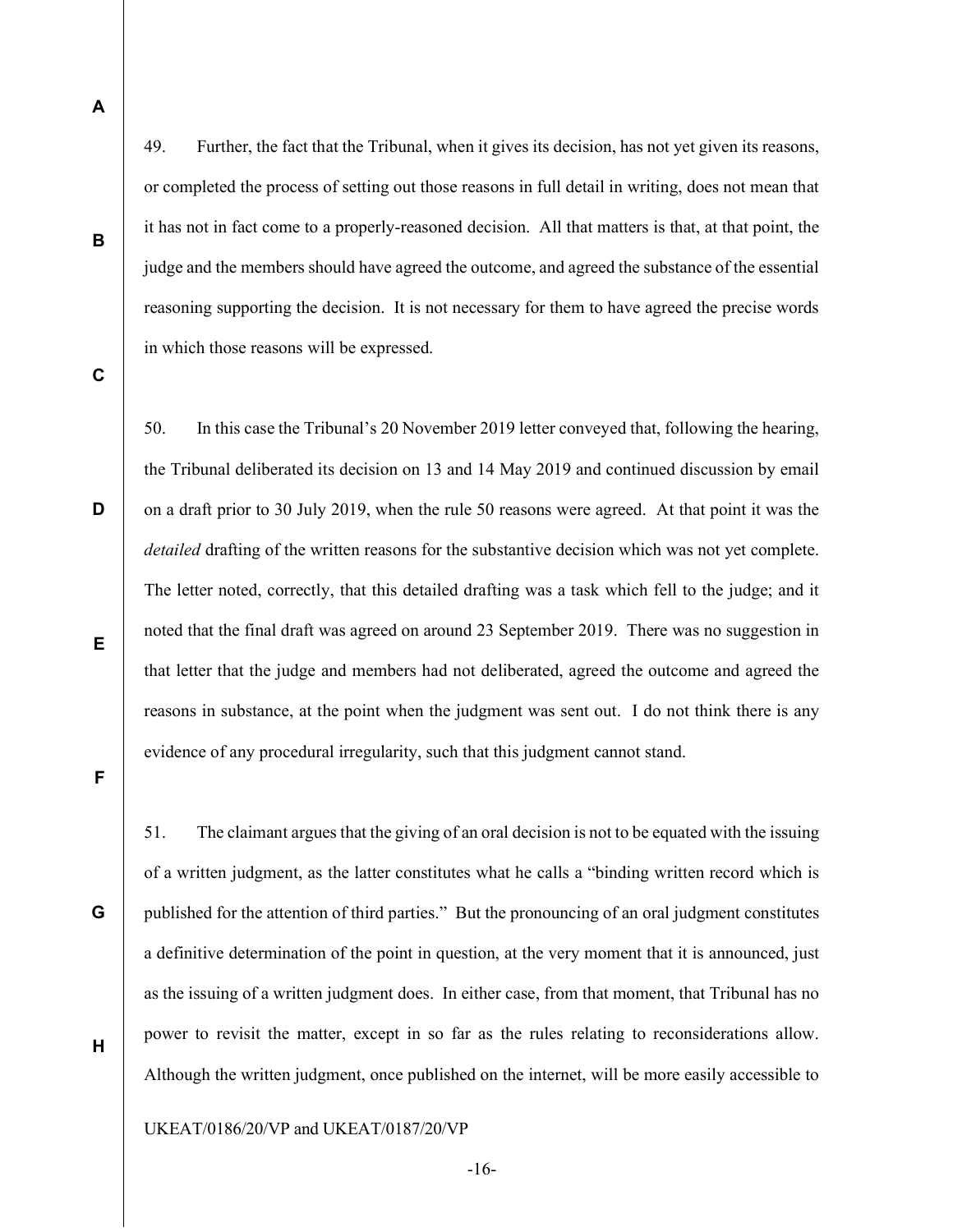a wider audience, a judgment pronounced in open court will be heard by any member of the public present, and may be freely reported and referred to by anyone present or the parties themselves, from the moment that it is pronounced. In both cases, this is subject to the powers of the Tribunal to restrict publicity in a case where it is proper to do so.

C

D

E

B

A

his anonymity being safeguarded pending the result of any appeal. Assuming that both the judgment and the reasons were, when respectively promulgated, posted on the Tribunals website in unredacted form, he would appear to be right about that. But I do not think that is reason alone to doubt the Tribunal's sincerity in terms of what it intended or assumed would happen. I note in this regard that the period from the date when the judge signed both judgments to the date when he signed the reasons for the substantive decision was exactly 42 days. Perhaps, though it is speculation, the judge assumed that, if the claimant appealed the rule 50 decision in the meantime, he, the judge, would learn of that.

52. The claimant makes the point that in this case the delayed promulgation did not result in

53. Be that as it may, in any event this criticism does not provide a reason to conclude that sending out the judgment first, and the reasons later was, in law, wrong.

F

G

54. For all of these reasons I conclude that this ground of appeal fails.

55. However, before I move on, I observe that I do caution against the practice of giving judgment ahead of giving reasons, whether orally or in writing. Though I do not rule out that there might be certain circumstances in which there could be particular reasons for that to be an appropriate course, my decision should not be seen as encouraging it as a general practice. Further, the fact that it is not, automatically, prohibited by the rules, and did not provide a valid

UKEAT/0186/20/VP and UKEAT/0187/20/VP

-17-

H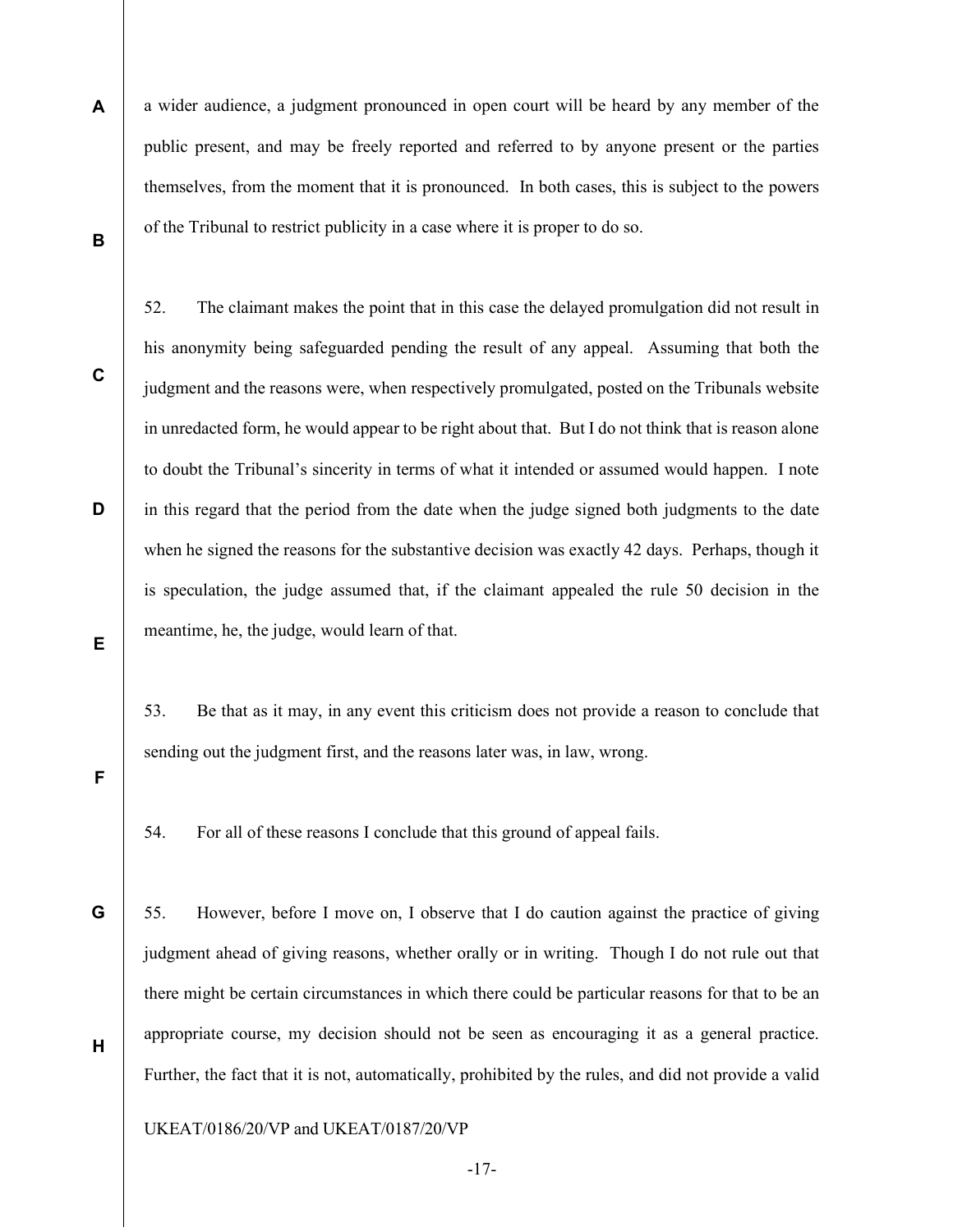A B basis for challenging this decision in this particular case, does not mean that the practice is riskfree, or that it might not, in the circumstances of another, different, case, give rise to some grounds for challenge to the integrity of the decision or decision-making process. There are also better, and dare I say, more effective ways, of securing the objective of holding the ring pending the outcome of any challenge to a refusal of a rule 50 order.

### The Appeal Against the Reconsideration Decision

56. I need to start by setting out the procedural chronology relating to this aspect in more detail.

57. Following receipt of the judgment dismissing his claims, and the subsequent promulgation of the written reasons, on 21 October 2019 the claimant applied for a reconsideration. On 5 December 2019, at the direction of the judge, the respondent's representatives were asked for their written comments on that application. The claimant was not copied in, although there is no evidence that this was the result of a deliberate direction, and I assume that it was an oversight on the part of the judge or the administration. On 18 December 2019 the respondent's solicitors tabled their written comments. They copied in the claimant. On 30 December 2019, and although no direction had been made, requiring or permitting him to do so, the claimant tabled a written response to the respondent's written comments, copying in the respondent. On 7 January 2020 the Tribunal promulgated the judge's decision, dated 30 December 2019, dismissing the reconsideration application.

G

F

C

D

E

58. On 3 February 2020 the claimant presented his notice of appeal. The EAT responded that it was not properly instituted because he had not supplied a copy of the Tribunal's reasons. The

H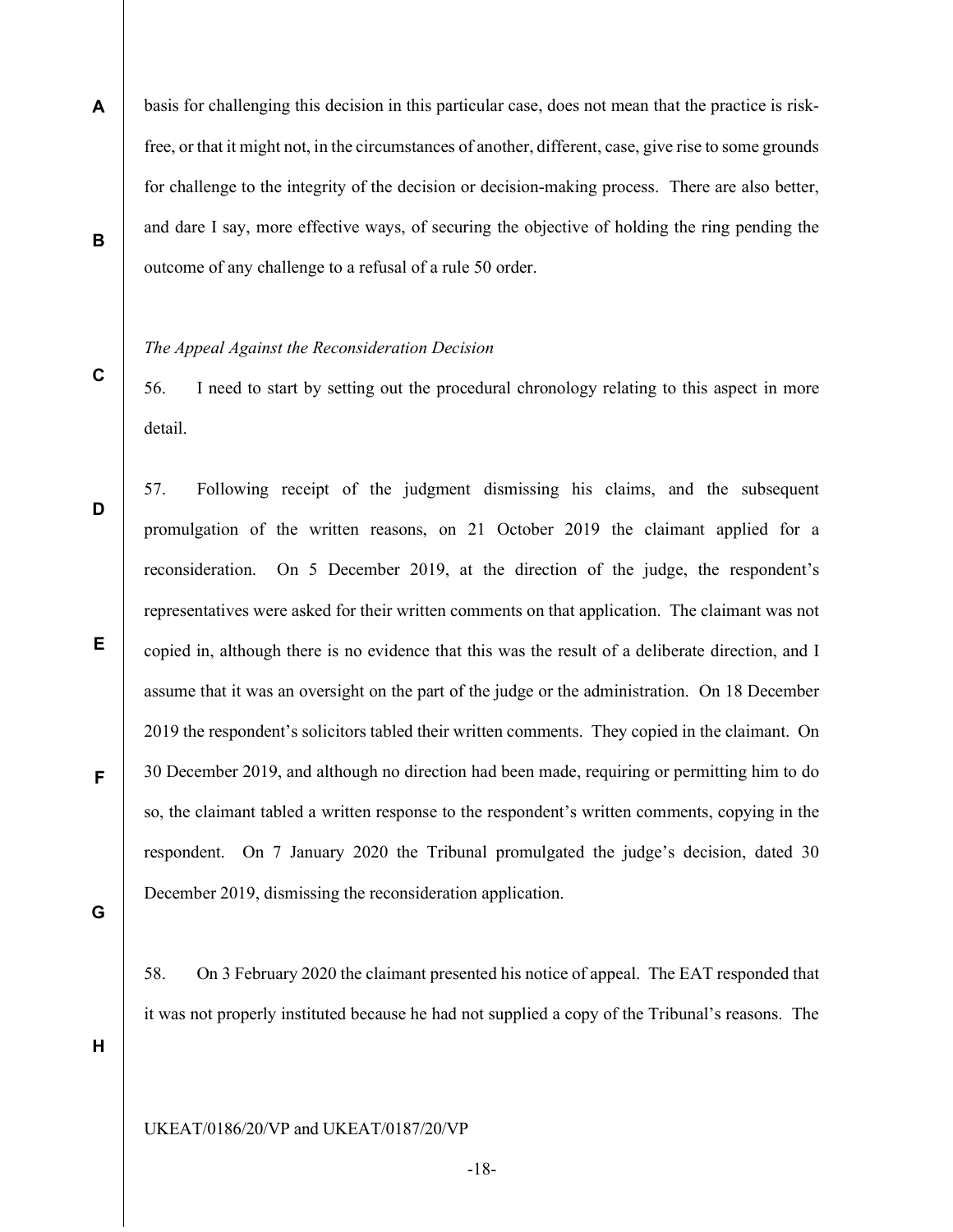claimant replied disagreeing with that view, but, in view of this, also wrote to the Tribunal in the manner that I have already described.

59. On 25 February 2020 the Tribunal then sent the reasons document, the contents of which I have already described

C

A

B

D 60. In relation to the reconsideration decision there are two live grounds of appeal. I will consider the "reasons" challenge first. The original basis of challenge was that the contents of the judgment document, refusing the reconsideration, and sent on 7 January 2020, contained reasons, but not sufficient reasons to comply with rule 62. After the EAT indicated that the Registrar considered that the appeal was not properly instituted because a copy of the Tribunal's reasons had not been provided, and although he did not agree with that view, the claimant then added an alternative line of argument to the effect that the reconsideration judgment promulgated on 7 January 2020 was defective because it was not accompanied by reasons. In his skeleton argument for the appeal hearing his primary position was the one that he adopted originally: that the judgment document did contain reasons, but these were insufficient; although he did not abandon the second, fallback, line of argument.

E

F

G

61. A decision on a reconsideration application is a judgment within the meaning of rule 1(3). The provisions of rule 62 therefore, in principle, apply to it. Accordingly, for reasons I have already explained in relation to the liability judgment, if the correct conclusion were to be that the reconsideration judgment document promulgated on 7 January 2020 did not include reasons at all, then the claimant's fallback argument – that it was, for that reason, defective, because reasons must be provided at the same time as the judgment – would not be sound.

H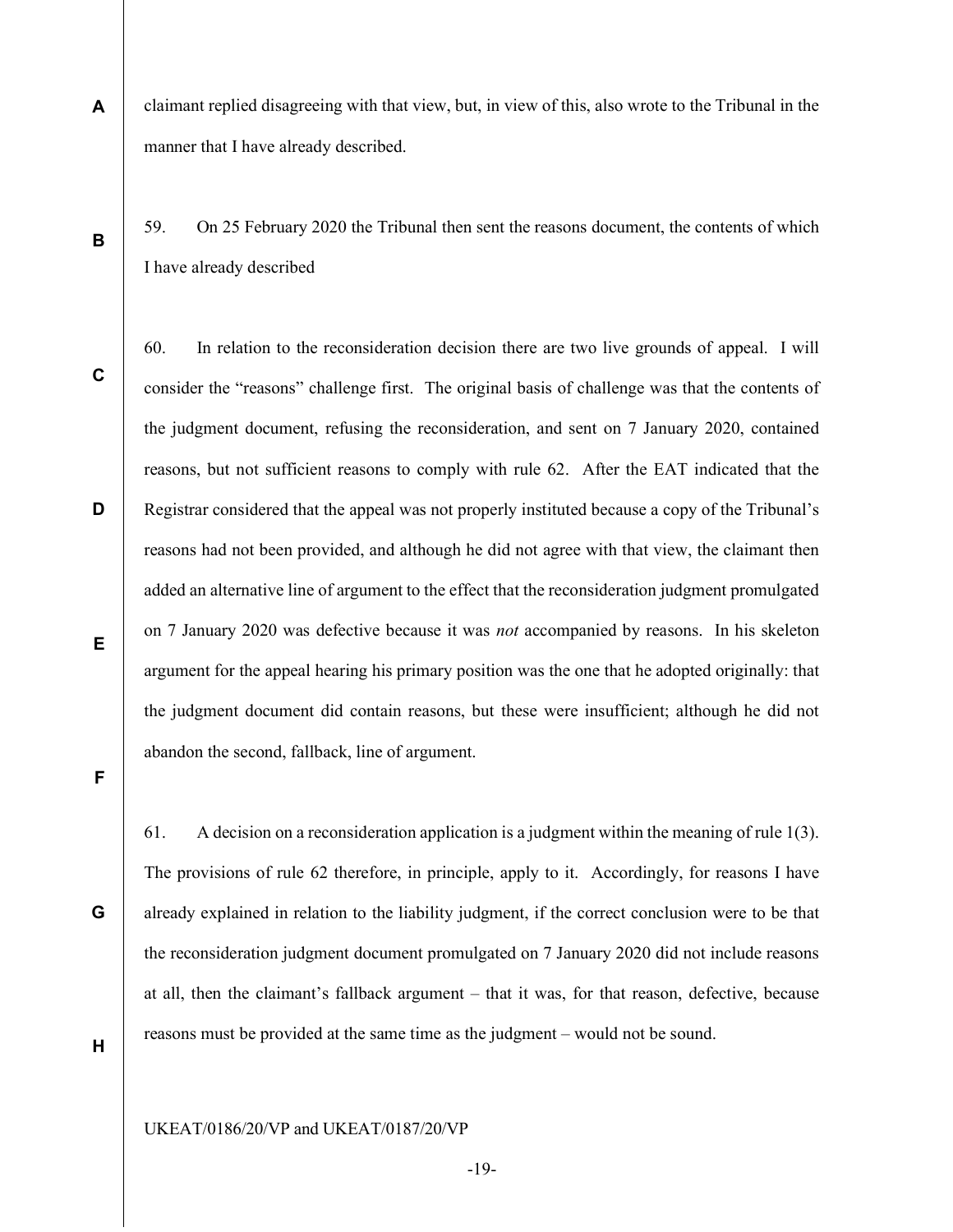- A 62. But in fact in this case the respondent's submission – in agreement with the claimant on this point – was also that the judgment document promulgated on 7 January 2020 did include reasons; but its case – in disagreement with the claimant – was that these reasons were, in the circumstances, sufficient; and that the further "reasons" document issued by the Tribunal on 25 February 2020 did not in fact materially add to them.
- C

D

E

F

G

H

B

63. I agree with the parties that the judgment document did include some reasons. While, as I have explained, there is a clear distinction between a judgment and the reasons for that judgment, whether a given document in fact contains reasons, as well as the judgment, is not necessarily determined by its heading, but depends upon an examination of its overall contents. The *decision* on this occasion was the decision to refuse the reconsideration application. The January 2020 document communicated that decision. But it also conveyed that the judge considered that there was no prospect of the original decision being varied or revoked; and it went on to state that a disagreement with the Tribunal's conclusions on the facts or the law does not provide good grounds for reconsideration. In so saying it gave, albeit very briefly, the judge's reasons for that decision.

64. The real issue on this ground, then, is whether those reasons were sufficient. The question of what standard must be met by the reasons for a refusal of reconsideration under rule 72(1) was considered in Modha v Babcocks Airport Limited, UKEAT/0060/19, 4 July 2019. As the discussion there identifies, a decision to refuse a reconsideration amounts to a judgment. But the wording of rule 62(5) is not suitable to be applied, as it stands, to decisions of that sort, as that wording is geared to decisions on issues arising in the substantive proceedings. The Meek principle means that the essential requirement is that, for any given decision, reasons should be given which are sufficient to enable the reader to understand why that particular decision has

# UKEAT/0186/20/VP and UKEAT/0187/20/VP

-20-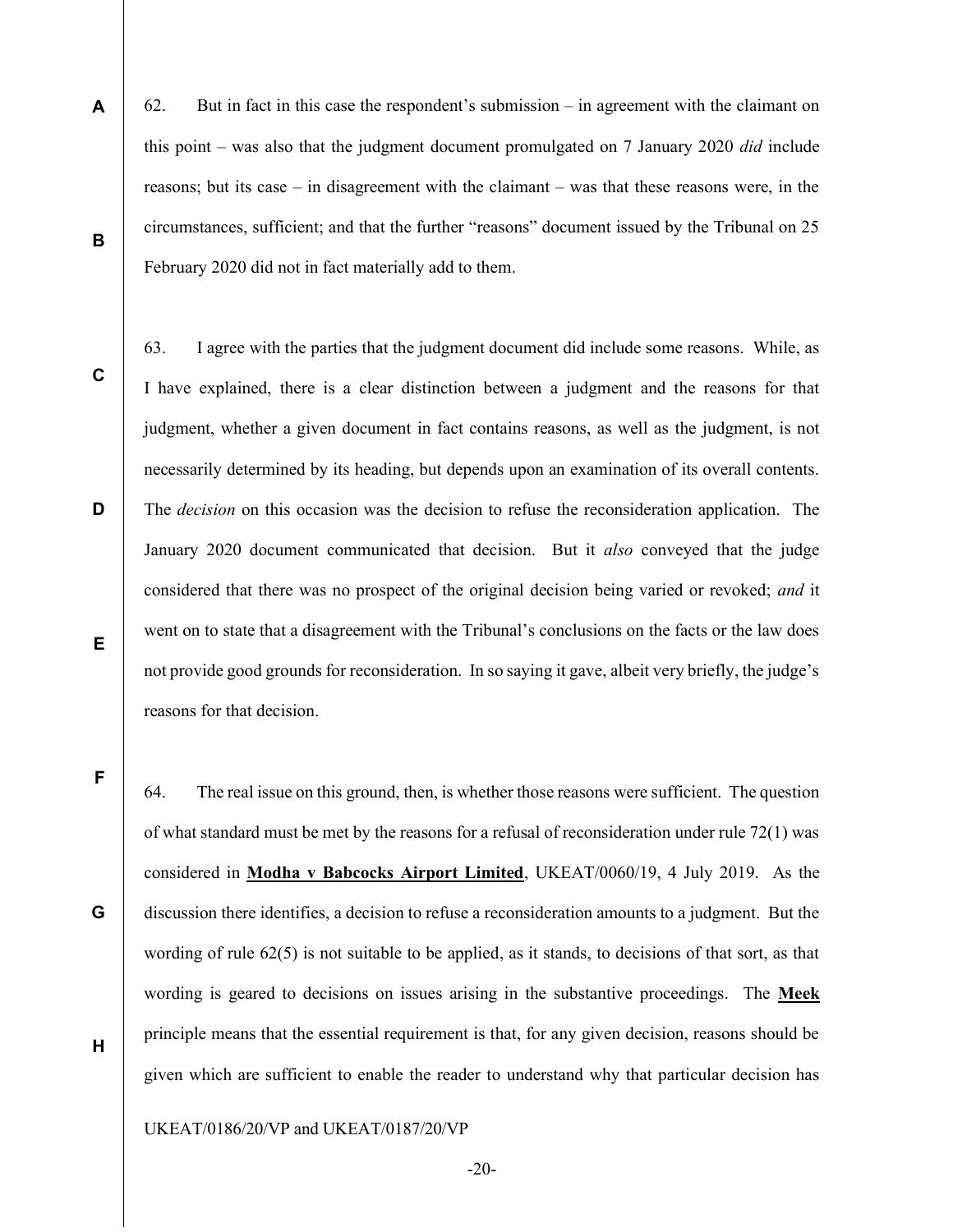- A B been taken. Where a reconsideration application is refused on preliminary consideration, the reasons need to convey why the judge has formed the view that there is "no reasonable prospect" of that application leading to the decision in question being changed. In the **Modha** case itself the decision communicated that the judge had formed that view, but said nothing about why the judge done so. That was not sufficient.
- C

D

E

F

G

H

65. The claimant submitted that this case was, in substance, like Modha. The reasons in this case went slightly further than they did in Modha, but they were still not enough. However, I agree with Ms Johns that the additional content in this case made a substantive difference. Brief though the reasons were, embedded in them were two propositions. The first was that the judge considered that the reconsideration application consisted entirely of points of disagreement with the Tribunal's findings of fact or conclusions of law. The second was the proposition of law that disagreement with the Tribunal's findings of fact or conclusions of law does not provide good grounds for a reconsideration. I think that was sufficient to communicate to the reader why, in substance, the judge considered that this reconsideration application had no reasonable prospect of success. The judge's view was also plainly that this description applied to every part of the application; so it was not necessary for him to go through each element of the application, saying that in relation to each aspect, one by one.

66. Accordingly, I would not have allowed the appeal against the reconsideration decision on this first ground of challenge to it.

67. I turn, then, to the second ground of challenge. The core of the challenge here was that the Tribunal had not followed the mandatory procedure laid down by rule 72. The first required step is for the judge simply to consider the application on paper. If the judge considers, on doing

UKEAT/0186/20/VP and UKEAT/0187/20/VP

-21-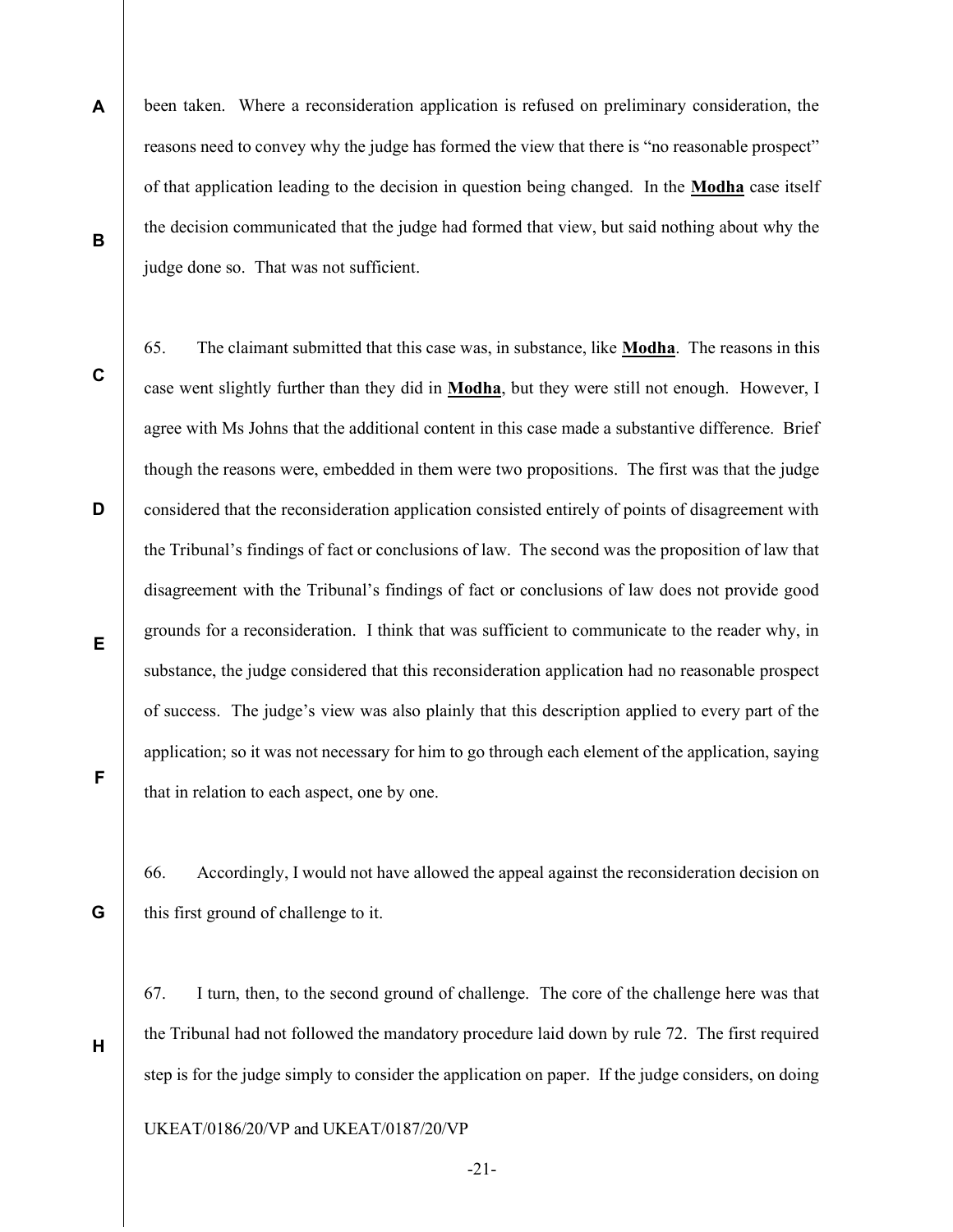- so, that it has no reasonable prospect of success, it should be refused. Otherwise, a response to it should be sought and the views of the parties should be sought on whether it can be determined at a hearing. Thereafter it should be determined at a hearing unless the judge decides that the interests of justice do not require there to be one.
- 68. In this case, said the claimant, the prescribed process had not been followed. If the judge had simply skipped the rule 72(1) stage, and gone to the rule 72(2) stage, that was in principle wrong: TH White & Sons Limited v Ms K White, UKEAT/0022/21, 26 March 2021. Further, in that case the parties' views on whether to hold a hearing should have been sought. If, however, what the Tribunal had done was to invite written submissions from the respondent on the application, at the first stage, before deciding whether the application should be refused as having no reasonable prospect of success, that was still wrong. It meant that the respondent's views were sought when they should not have been, putting it to time and cost; and they were taken into account at a stage when the claimant had no opportunity to request a hearing. There was, submitted the claimant, no power to depart from the prescribed process, which was mandatory. He relied on the discussion to that effect in **TCO In-Well Technologies UK Ltd v Stuart** [2017] UKEATS/0016/16, 19 April 2017 and in White.

E

A

B

C

D

F

G

H

69. Ms Johns' said she accepted that rule 72 set out a mandatory overall framework for the consideration of reconsideration applications, as discussed in these authorities. But, in this case, the Tribunal had clearly not skipped over the rule  $72(1)$  stage, but issued a decision, on preliminary consideration, that the application had no reasonable prospect of success. While rule 72 did not expressly provide for the Tribunal to seek the input of a party other than the party making a reconsideration application, at the first stage, there was nothing in the rule to *prohibit* the Tribunal from engaging in additional communications with the parties at that stage. If the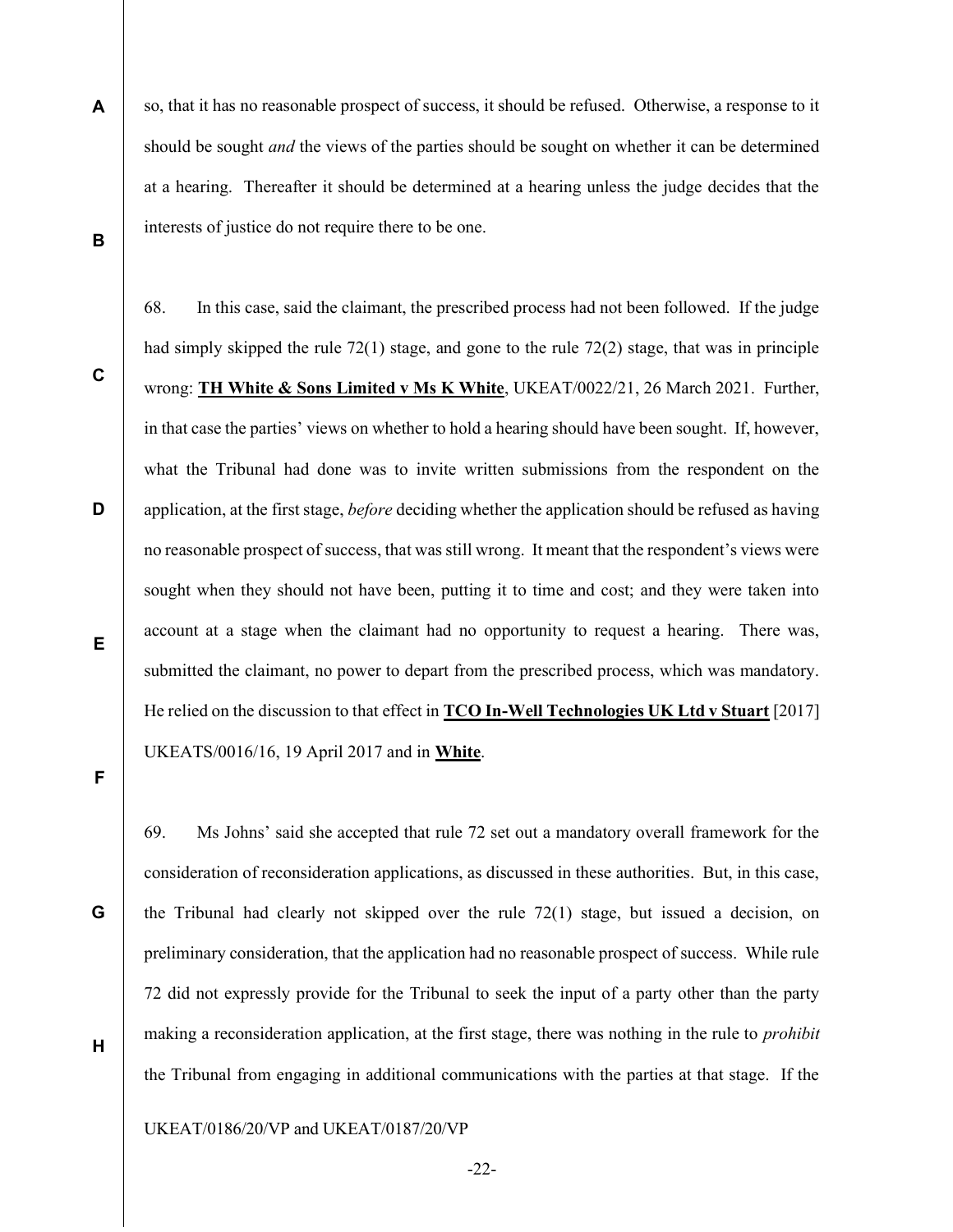A B Tribunal considered it would be assisted by written submissions from the other party, it was entitled to seek them, in exercise of its general wide case management powers under rule 29. She referred also to the overriding objective in rule 2 and the Tribunal's power to manage the conduct of hearings as it saw fit, in rule 41. As was discussed in White, at [38], the EAT should not interfere with a proper exercise of case management powers.

70. Further, she submitted, as the application was misconceived, the Tribunal could and would, in any event had rejected it without needing to hold a hearing. In any event, the underlying decision to reject the application was correct, and, given that it had separately been unsuccessfully challenged on appeal, it must stand.

71. My conclusions on this ground are as follows.

C

D

E

F

G

H

72. First, I consider what light prior authorities may cast on this issue.

73. There are two important general points made in Stuart. The first is that the starting point is that, once a Tribunal has given a decision, it has fulfilled its task, and that decision cannot ordinarily be revisited by it. The rules concerning reconsideration provide a statutory mechanism in accordance with which a decision may be revisited, but the Tribunal has no power to do so outside of that mechanism. The second is that those rules prescribe the routes by which a decision may be reconsidered, and, a structured, staged, process for doing so. In Stuart the Tribunal had not adhered to these precepts, because it had not observed the distinction which the rules create, between an application by a party for reconsideration, to which time limits apply, and a decision by the Tribunal to reconsider its own earlier decision, on its own initiative, which may be taken at any time. In that case, having received an application from a party, which was out of time, the

UKEAT/0186/20/VP and UKEAT/0187/20/VP

-23-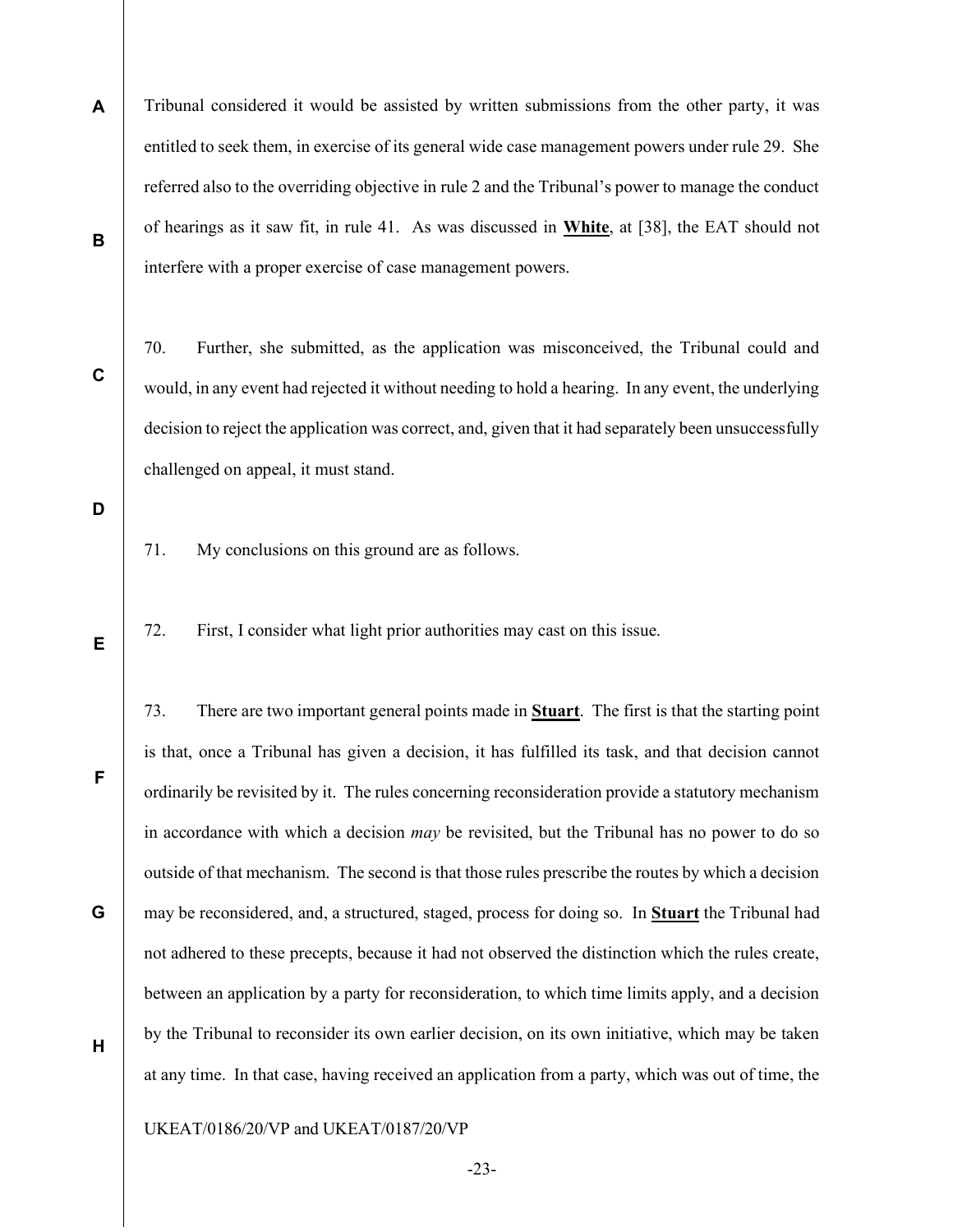A Tribunal then decided to reconsider the decision on its own initiative. It thereby wrongly circumvented the requirement to consider whether time should be extended in respect of the late application of which it was first seized.

B

C

74. I note that a similar issue was said to arise again in **Banerjee v Royal Bank of Canada** [2021] ICR 359. However, the discussion in Banerjee does not contain anything that contradicts the general precepts articulated in Stuart. Rather, in that case the EAT concluded that, on the particular facts of that case, the Tribunal had not, in fact, departed from the structure of these rules, because there had been no actual application for reconsideration by a party, only a decision by the Tribunal to act on its own initiative.

D

E

F

75. In White an issue was raised as to whether the judge had erred by not first reaching a decision, under rule 72(1), as to whether there was no reasonable prospect of the original decision being altered, before proceeding to list the application for hearing by the judge and members under rule 72(2) and (3). The EAT observed at [49] and [57] that rules set out a structured and mandatory process for the consideration of applications for reconsideration, which require the judge first to take such a decision under rule  $71(1)$ . As, in that case, it was unclear whether the judge had indeed done so, the EAT indicated that the judge should clarify the position, and, if no such decision had yet been taken, proceed to take it.

G

H

76. While the discussions in both Stuart and White therefore emphasise, in their different ways, the importance of adhering to the structure of the reconsideration rules, in terms of the different stages that must be followed where there is a reconsideration application, in neither case was the EAT concerned with the particular precise scenario that arises in the present case. The Tribunal in the present case did not circumvent, or leave out, a substantive stage of the procedure,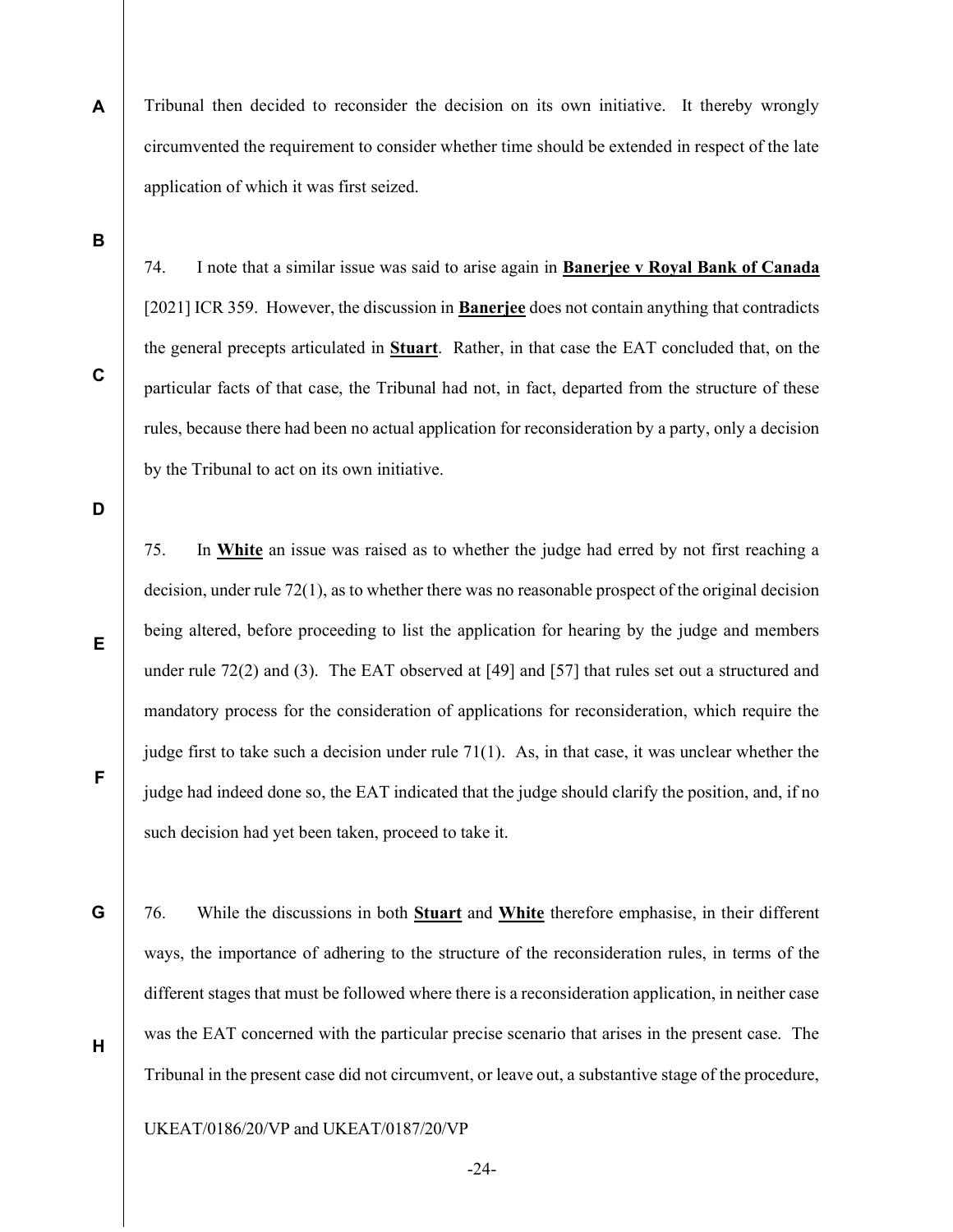as was said to have (or possible have) occurred in those two cases. Rather, it took an additional step, not catered for in the rules.

B

C

D

E

F

G

H

A

77. When considering whether the Tribunal thereby overstepped the mark, two general, and related, principles must be borne in mind. Firstly, in accordance with rule 29, the Tribunal has a general power to make case management orders, which is not confined or limited by reference to the specific rules which follow. While this power must of course always be exercised judicially, and in accordance with the overriding objective in rule 2, it is well established that the EAT can only interfere in the exercise of a case management discretion if there has, in a recognised sense, been an error of law. This is discussed in many authorities, but a recent example can be found in White at [38] and following.

78. Secondly, it is simply not possible for rules of procedure dealing with particular areas of the Tribunal's activity to cater for every scenario or circumstance which might arise. Their provisions cannot be treated as providing a wholly exhaustive account of the actions which a Tribunal can permissibly take. Accordingly, it cannot be the case that there is literally no step or action which a Tribunal can take, when seized of a reconsideration application from one of the parties, or having decided, under rule 73, to initiate the process itself, if it is not expressly catered for in the reconsideration rules.

79. Plainly, the Tribunal may not omit a step which is specifically required by the rules. With regard to matters on which the rules are silent, the Tribunal's general case management powers may be exercised, as appropriate, in responding to developments that may arise, and in the course of the process, provided only that what the Tribunal does goes, as it were, with the grain of the rules. The Tribunal may exceed its powers, and the EAT may intervene, if what the Tribunal

UKEAT/0186/20/VP and UKEAT/0187/20/VP

-25-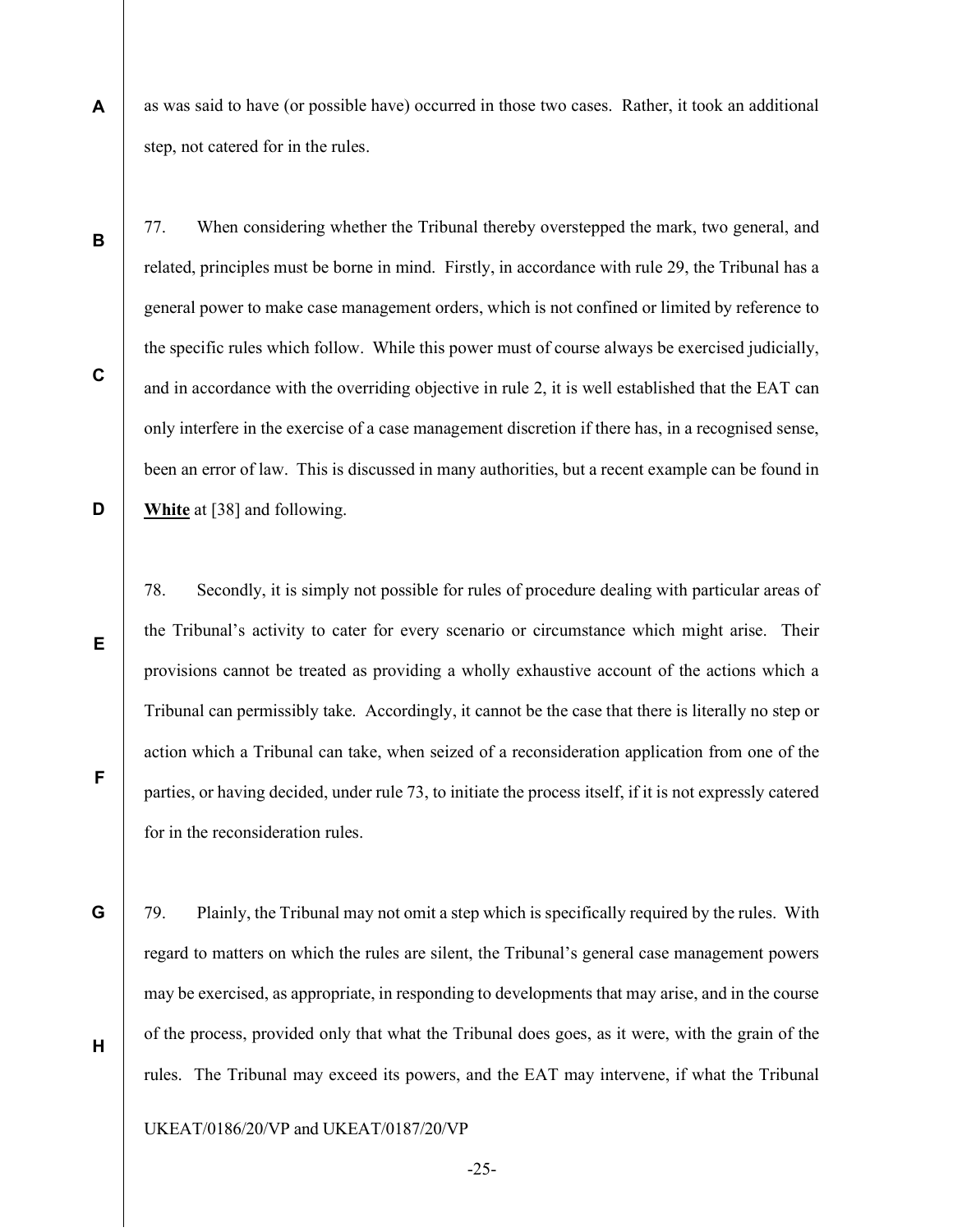- A B does plainly materially undermines or circumvents the procedures prescribed by the rules, or important safeguards of fair treatment which they are intended to provide. But when being invited to intervene in relation to conduct about which the rules are, as such, silent, the EAT should not do so for the sake only of procedural purity. The overarching touchstone should be the principles of fairness and justice embodied in the overriding objective.
- C

D

E

F

G

80. Standing back, it seems to me that the general purpose of rule 72(1) is to provide for what, in relation to an appeal, would be called a sift or a permission stage. What a reconsideration application has in common with an appeal, is that it seeks to disturb a substantive decision that has already been taken. As the discussion in **White** noted, a sift or permission stage means that a challenge which, on its face, has no reasonable prospect of success, can be rejected, without needing to put any other party to the trouble or cost of having to respond to it. Where a Tribunal of three took the original decision, these provisions also enable a weak application to be rejected without needing to involve the lay members.

81. For this reason, as discussed in White, it would be wrong for a Tribunal, when considering a reconsideration application from a party, to skip over the rule 72(1) stage altogether. Similarly, I am inclined to think that it would be wrong for the Tribunal, at the rule  $72(1)$  stage, to *require* another party to participate. But is it necessarily always wrong to invite written comment or submission from the other party? As to that, to do so may be said to run the risk of overcomplicating, and potentially delaying what is designed to be a straightforward and expeditious process for disposing of applications which are, on their face, unarguable. Further, the argument specifically advanced by the claimant in this case, is that doing this enables the other party to put forward a response, dedicated to persuading the judge that the application should be rejected,

H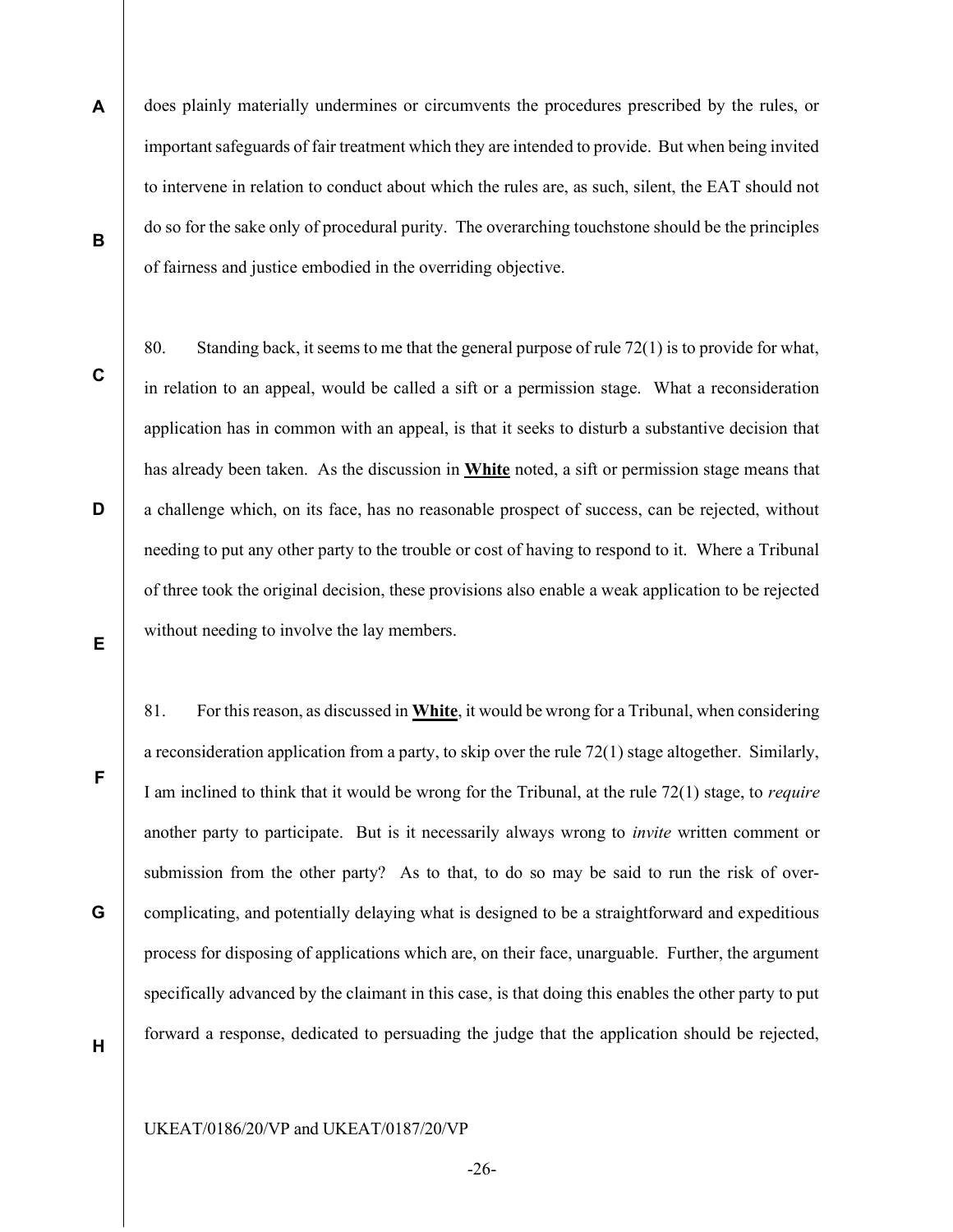A without the applicant having the opportunity to seek a hearing, as they would do, if the mater proceeded to the rule 72(2) stage.

82. In my view these arguments have considerable force. I would not go so far as to say that

B

C

D

E

it can never be permissible for the judge to seek some written input or information, in an appropriate case, from a party other than the applicant, before reaching a decision at the rule 72(1) stage. There might, for example, be some factual proposition advanced on the application on which they might be able, usefully and straightforwardly, to shed some light; or a point raised in relation to which they may be able to furnish a document which will assist the Tribunal to assess the application. These are just examples which occur to me. In an appropriate case of that sort, the Tribunal may consider, with good cause, that, if such limited input is sought, and the applicant is also allowed the opportunity of a written response or comment on whatever is provided, no injustice will be caused by then proceeding to a stage one decision on paper, and without the applicant having had the opportunity to request a hearing.

83. In stopping short of concluding that this is a step that can never properly be taken, I have taken into account that, even at stage two, although the starting presumption is that there will be a hearing, the judge may direct otherwise if they consider it is not necessary to have one in the interests of justice. I therefore do not think that it would necessarily always go against the grain of the rule 72 scheme to allow some input from another party at stage one; although in such a case the applying party should have the opportunity to make further representations, as they would, under rule 72(2), in a case where a decision was taken to determine the application at stage 2 without a hearing.

F

G

H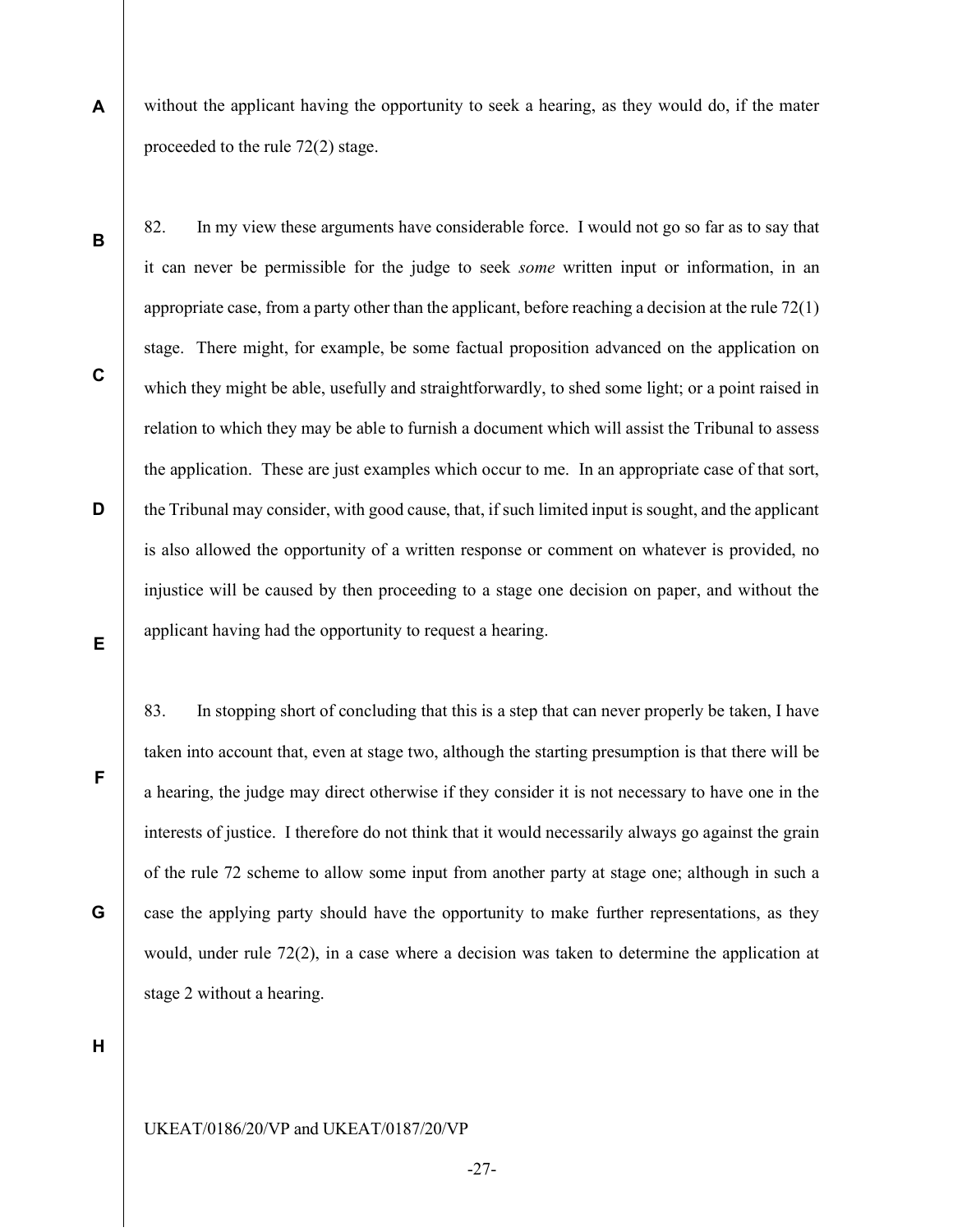- A B C 84. However, in my view, it is not appropriate for the judge, at stage one, generally to seek a response or comment from another party, in an open-ended way, without having formed a view that there is a particular reason for seeking it, in view of some particular feature of the application, or other particular circumstances of the case. Further, in general, where such a request is made, it should be appropriately tailored of framed, to reflect the particular reasons why it has been made, and should convey, however briefly, if it is not inherently obvious, some indication of why the judge has decided that making the request will assist the taking of a fair decision on paper at the rule 72(1) stage.
- D E 85. I cannot, and do not seek to, prescribe the circumstances in which this step may be taken; but it should not be taken as a matter of routine, or without the judge having formed the view that there is a specific reason to do so in the given case. If a judge is, on first consideration, not confident that the application has no reasonable prospect of success then, ordinarily, the proper course will be to decide not to refuse it at stage one, and to proceed to stage two, in the first instance seeking a response, and the views of the parties on whether the application can be determined without a hearing. To do otherwise risks materially subverting the safeguards that are built in to the structure of rule 72, for both parties.

F

G

H

86. I turn to apply these principles to the facts of this case.

87. In this case, at the direction of the judge, the respondent was simply emailed asking for comments on the reconsideration application. This was a general request, and no particular reasons for making it were given. The respondent replied by tabling a document which interpolated comments into the claimant's document, section by section. I have assumed that it was oversight that the original request was not copied to the claimant; and the respondent properly

UKEAT/0186/20/VP and UKEAT/0187/20/VP

-28-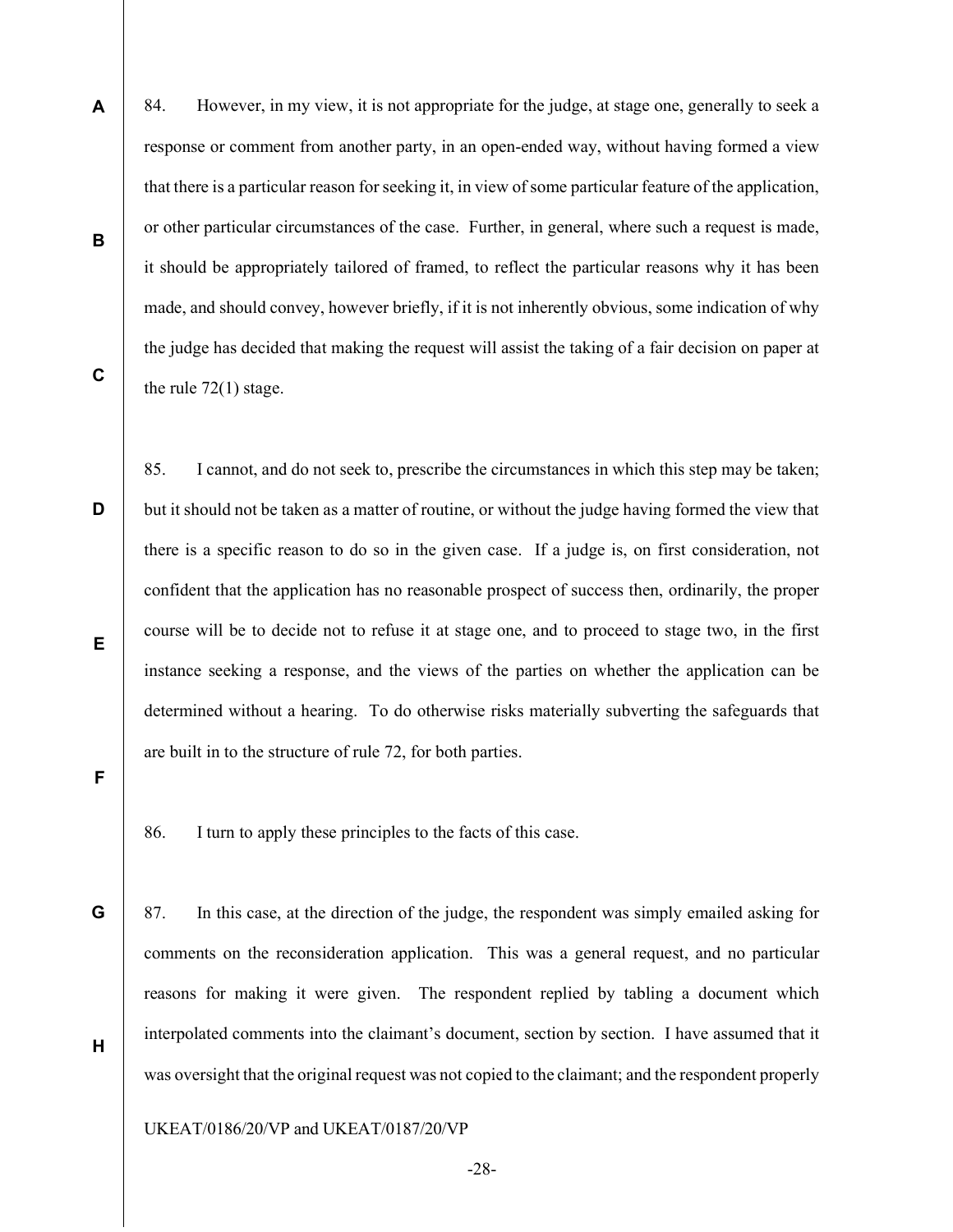A copied the claimant in on its response. He then sent a reply interpolating his own replies to the respondent's responses (though it is not clear whether it was taken into account).

88. As the judge sought the respondent's comments generally on the application, and did not identify any particular reason to do so, this does not appear to me to have been an appropriate or necessary course to take, before reaching the rule  $71(1)$  decision in this case. That said, I note that the claimant was copied in on the response. He, on his own initiative, tabled a response to the respondent's submissions, but did not, in that document, object to the procedure that had been followed, or ask for a hearing.

D 89. However, the claimant did, of course, challenge what the Tribunal had done in his notice of appeal. But, importantly, he also sought to challenge the decision to refuse his application for reconsideration in substance. That challenge was considered by Elisabeth Laing J, who therefore considered the merits of the decision to refuse the reconsideration. Although she considered the procedural challenge required further investigation (and, I, in due course, considered it arguable) she considered the substantive challenge not to be arguable. She wrote:

> "The Appellant's application for reconsideration was a detailed and wholesale invitation to the ET to revisit its judgment on liability. The ET did not arguably err in concluding that it was not in the interests of justice for it to carry out that exercise when it had already considered the merits of the claims in detail in judgment 1, and to decide that, if it arguments that it had erred in the wholesale way in which the application for reconsideration suggested, such arguments were better considered on an appeal."

90. At the hearing of this appeal, I invited the parties' submissions on what course I should take if any of the grounds of appeal succeeded. Ms Johns submitted that, even if this ground succeeded, as the claimant had lost his challenge to the refusal of reconsideration on its merits, that decision must stand. The claimant criticised the EAT's decision rejecting his appeal on its merits. He suggested that Elisabeth Laing J's use of the word "wholesale" indicated that it was

UKEAT/0186/20/VP and UKEAT/0187/20/VP

C

B

E

F

G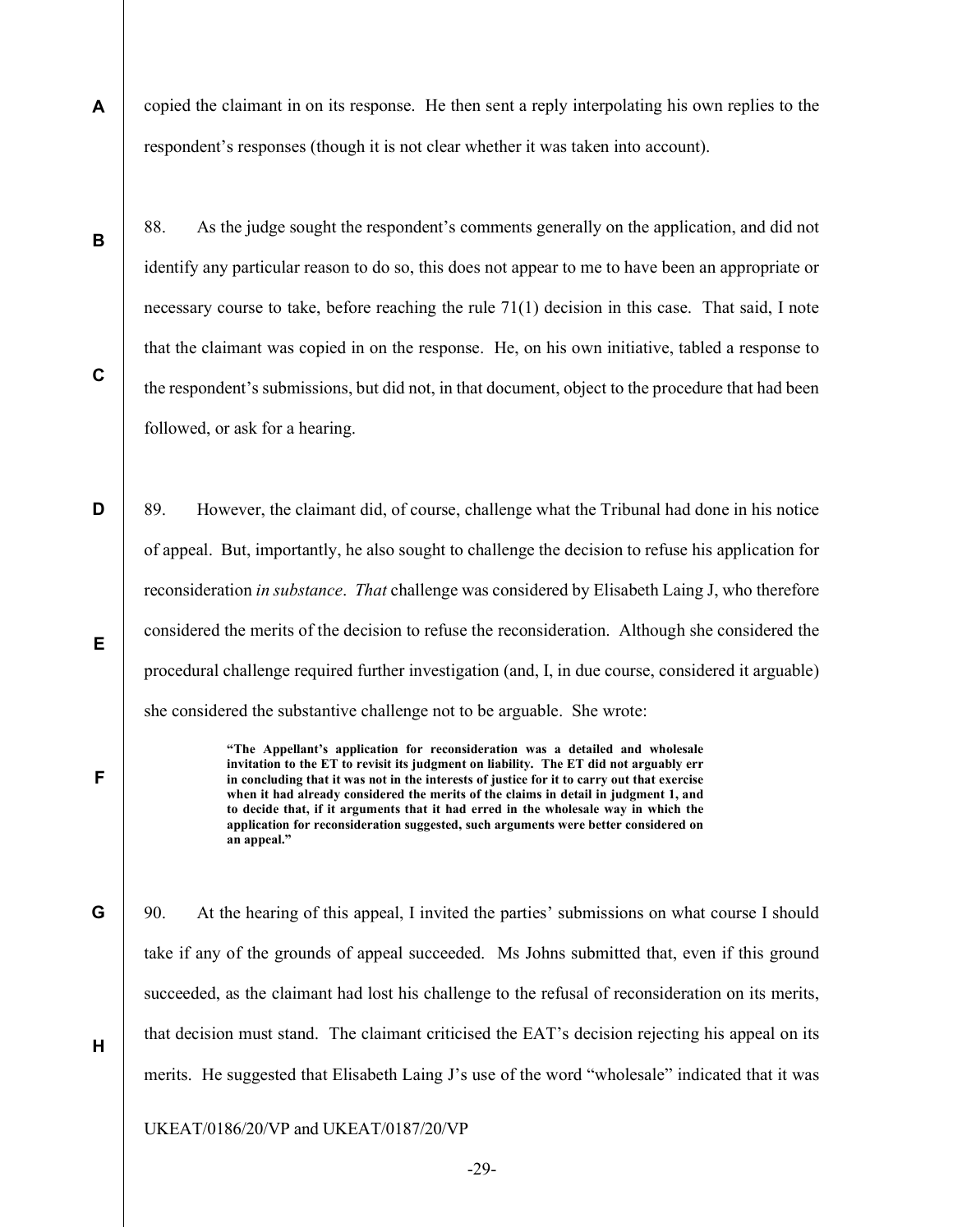simply the large number of points of challenge that were considered objectionable; but that was simply a reflection of the length and range of the Tribunal's decision. In any event, he said, while the EAT had seen the reconsideration application, it had not seen all the evidence of which the Tribunal would have been aware from the original trial, and so did not have the same ability to judge the validity of his application. Further, he said, it was not clear whether the Tribunal judge had in fact seen, and taken into account, his reply to the respondent's response, when reaching his decision to refuse the application.

C

D

E

A

B

91. However, the short answer to all these submissions is that there was a rule 3(10) hearing in respect of the proposed challenge to the merits of the reconsideration decision, and it was dismissed at that hearing by Ellenbogen J. It is apparent from this, that, like Elisabeth Laing J, Ellenbogen J considered that the challenge to the refusal of the reconsideration application was not even reasonably arguable. Her decision in fact disposes of the matter; but I add that, having read the Tribunal's decision and that application myself, I respectfully agree with them both. This is, in truth, apparent, without need to turn to the respondent's comments; and I cannot see any basis on which the Tribunal could properly have granted that application. So, while I consider this particular ground of appeal to have been meritorious, in view of the fact that the challenge to the merits of the refusal of reconsideration was dismissed at a rule 3(10) hearing before the EAT, that decision must, therefore, still stand.

H

F

#### G Outcome

92. For the foregoing reasons the ground of challenge to the liability decision which was before me fails, as does the "reasons" challenge to the reconsideration. Although the challenge to the decision of the judge to invite the respondent's comments on the application, is, as such, meritorious, for reasons I have explained, the decision to refuse the reconsideration, as such, must